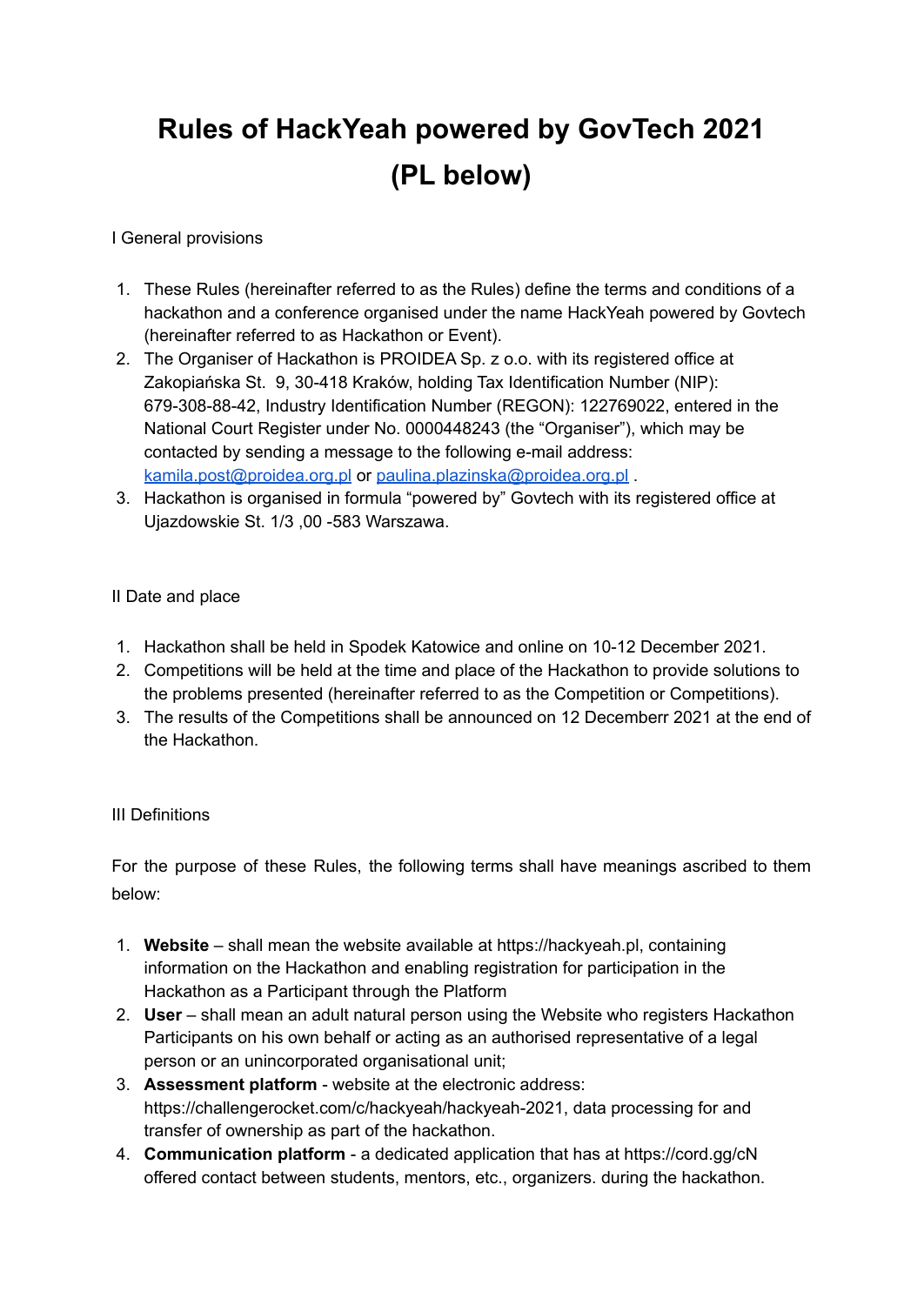- 5. **Schedule** shall mean a detailed Hackathon schedule determined by the Organiser, made available on the Website as well as the schedule of the Conference (set out after confirming the participation of some or all speakers). The Schedule is indicative and is subject to change;
- 6. **Participant** shall mean an adult or a minor natural person entitled to participate in the Hackathon and receive additional benefits specified in detail in Section VIII.4 of these Rules;
- 7. **Platform** shall mean a website available at: <https://eventory.cc/event/hackyeah-2021> to which the User is redirected from the Website to register for participation in the Hackathon as the Participant. Redirection to the Platform takes place after clicking on the "Register" tab on the Website and starting the Registration process on the Website. The Platform is offered as part of the Eventory Platform provided by Eventory Polska Sp. z o.o. with its registered office in Krakow;
- 8. **Sponsor** shall mean an individual or a company funding awards in the Competitions organised as part of the Hackathon;
- 9. **Partner** shall mean a company participating in the Hackathon and the Conference, presenting its products and services. A Partner may act as a Sponsor.

IV Participation in the Hackathon as the Participant

- 1. Hackathon participants in the stationary form may be adult natural persons with full legal capacity and minors (over 16 years of age) who are not employees of the Organizer. A minor may participate only after receiving the consent of the guardian. The organizer requires the written consent of the guardian - Appendix 1.
- 2. Online Hackathon participants may be adult natural persons with full legal capacity and minors (over 12 years of age) who are not employees of the Organizer. A minor may participate only after receiving the consent of the guardian. The organizer requires the written consent of the guardian - Appendix 1.
- 3. Please be informed that the Hackathon schedule assumes that Participants will perform activities of high intensity for 40 hours.
- 4. The Participant should reasonably assess, and in the event of any concerns consult a physician, whether his or her health allows him or her to participate in the Hackathon.
- 5. The Participant shall report to the Organiser when he or she feels dizzy, nauseous, strong fatigue, headache or has other alarming symptoms.
- 6. For the purposes of the Hackathon and competition tasks, Participants shall set up Teams comprising from 1 to 6 members.
- 7. A Participant may be a member of any number of Teams. Team membership shall be decided by other Team members based on the contribution to the Team's joint work.
- 8. Participants shall demonstrate conduct that does not pose threat to the safety of others; in particular Participants shall comply with the rules of the venue at which the Hackathon is held as well as with the Hackathon and the Conference Rules.
- 9. Participants shall be prohibited from bringing and carrying any weapons or other dangerous items, explosives, pyrotechnic products, materials posing a fire risk, alcoholic beverages, intoxicants or psychotropic substances.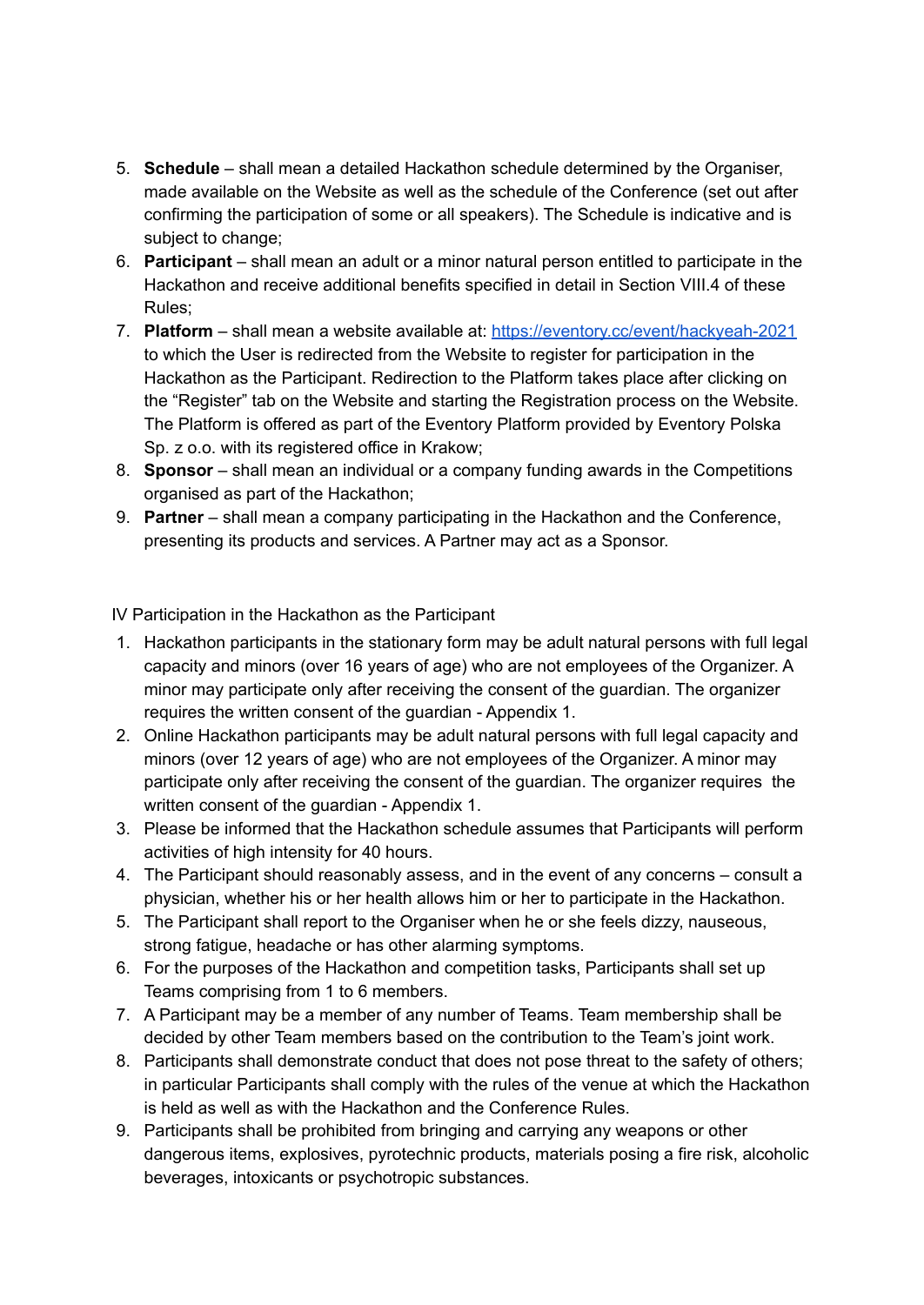10. Each Participant shall wear a wristband and ID tag in a manner visible to the Organiser (or shall show them at each request of the Organiser) throughout the entire duration of the Hackathon. If the Participant does not have a wristband or ID tag, the Organiser shall have the right to remove him or her from the area where the Hackathon is held. A Participant may not make its ID tag or wristband available to any other person, and the ticket to the Hackathon shall be issued to the Participant's name and assigned to the given Participant. In the area where the Hackathon is held, each Participant shall carry his or her ticket in paper or electronic form to make it available for inspection by the Organiser.

V Registration for participation in the Hackathon

- 1. Participation in the Hackathon shall be subject to registration of a Participant/Participants. To do so, a User shall correctly fill in the registration form that can be found at the following URL address: https://eventory.cc/event/hackyeah-2021 and pay the ticket price and any handling fees determined by PL, which can be checked before purchasing the ticket.
- 2. Registration shall begin on 12:00 pm on 27 October 2021 and end on 3:00 pm on 12 December 2021.
- 3. The price is indicated as a NET amount.
- 4. Ticket proceeds shall be transferred for charitable purposes.
- 5. Hackathon tickets shall be personalised. This means that upon placement of an order, it is mandatory to provide the first name, surname and e-mail address of each Participant.
- 6. User shall register other Participants based on their consent. Personal data of the Participant submitted by another User are processed for purposes related to the handling of participation in the Hackathon, based on the consent of Participants – Article 6.1.a. of the GDPR. If another User registers the Participant to participate in the Hackathon, the User should be entitled to provide the Controller with the Participant's personal data in accordance with the specimen attached as Appendix 2. The User is obliged to present an appropriate authorization or power of attorney at each Controller's request.
- 7. In the registration form for Participants available on the Platform and the Website, the User shall provide the following data: name and surname and e-mail address (please provide a direct and up-to-date e-mail address as the ticket, organisational information related to the Hackathon, etc. will be sent to that e-mail address), and the following data of the Participant: name, surname, e-mail address, Discord nick, what are his professional interests and other remarks; and optionally his user name on social networking sites – Facebook and Linkedin.
- 8. Additionally, the User provides the following data for the purpose of issuing an invoice: company name, address, postal code, city, and optionally tax identification number (NIP). The company name and tax identification number shall be provided for the purposes of obtaining an invoice when the submission is made on behalf of a company (a legal person, an organisational unit with no legal personality but having legal capacity, a natural person conducting business activity as an entrepreneur). In the registration form, the User may also provide a discount code (if the User has received any). If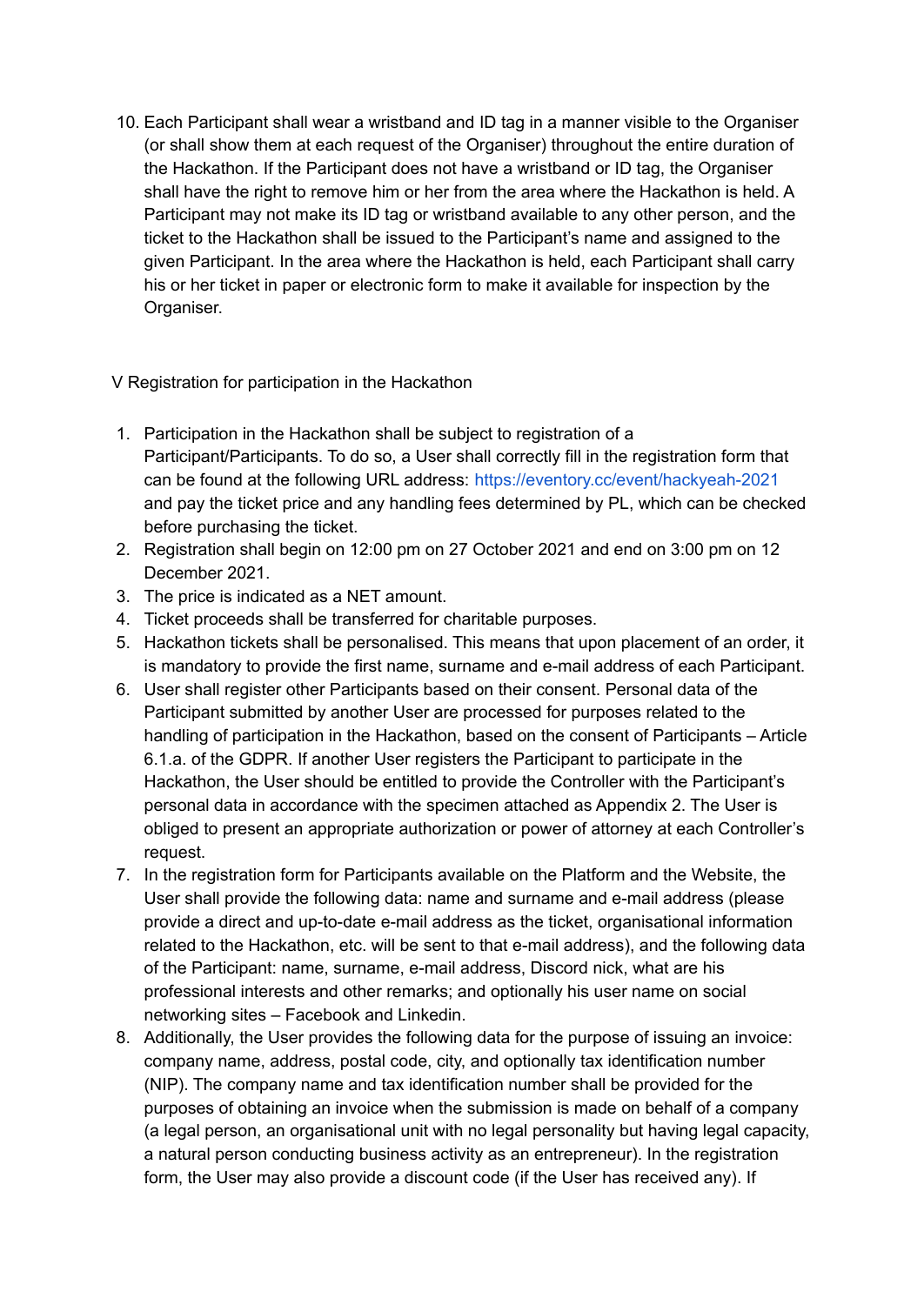despite having a discount code, the User does not provide it during the registration process, he or she shall lose the right to apply the discount and the registration shall proceed based on the price list.

- 9. Before submitting the registration form regarding a Participant, the User shall read these Rules and the Privacy Policy. By sending a filled in form to the Organiser, the User offers the Organiser to execute an agreement on participation in the Hackathon.
- 10. The Organiser shall confirm the receipt of the offer referred to in Section V.9 of these Rules by sending a registration confirmation notice through the Platform to the User's e-mail address. Upon sending such notice to the User an agreement on participation in the Hackathon shall be deemed executed between the Organiser and the User or the legal entity represented by the User.
- 11. These Rules provide for the following payment methods:
	- a. online payment: PayPal and PayU
	- b. offline payment: payment by transfer
- 12. In case of an offline payment, within seven days after the registration date the Organiser shall send a pro forma invoice to the User's e-mail address. Payments for participation in the Hackathon shall be made by the date and to the Organiser's account number indicated in the pro forma invoice.
- 13. The payment may be made immediately after obtaining the confirmation from the Organiser referred to in point V.10. to the bank account of the Organiser indicated in the e-mail sent to the User, or via Internet payment systems (id: platnosci@proidea.org.pl).
- 14. Registration shall be effective only if a User accepts these Rules.
- 15. The Organiser may refuse participation in the Hackathon by persons reasonably suspected to have registered for a purpose other than to participate in the Conference or Competitions organised as part of the Hackathon (in particular to recruit employees). In such an event, registration shall be deemed ineffective and the registration fee shall be refunded.

VI Right to rescind the agreement, change of name on the ticket

- 1. The User who is a consumer (i.e. a natural person performing a legal action not related directly to his or her economic or professional activity, having full legal capacity [understood as being an adult who has not been legally incapacitated and may perform legal actions on his or her own behalf]), shall have the right to rescind the agreement with the Organiser without incurring any costs and without stating any reason not later than 01 December 2021 by sending a written statement of resignation to the Organiser in electronic form to rejestracja@proidea.org.pl. In the event of the resignation referred to in this provision, the Organiser shall reimburse the User for the amount corresponding to the payment made for the participation in Hackathon. The return shall take place within 30 days, on the basis of a correction invoice accepted by the User.
- 2. The Organiser shall allow changes to be made in the list of Participants. Information on any change of Participants should be notified to the Organiser not later than 5 days before the commencement of the Hackathon. Any change of Participants shall require the User to fill in a new registration form and provide information on the change of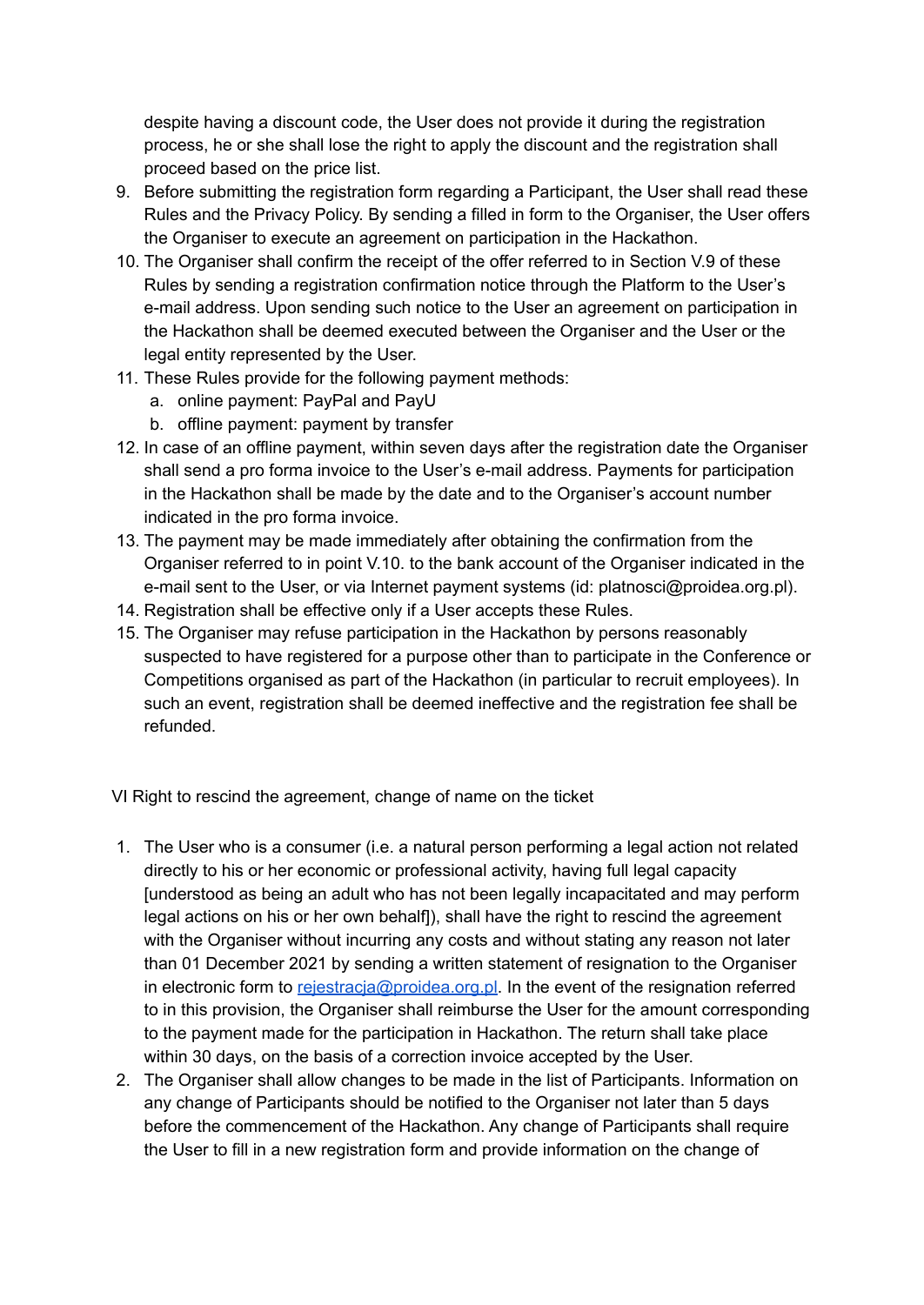Participants to the following e-mail address: rejestracja@proidea.org.pl, including the details of the persons concerned.

## VII The Hackathon event

1. The Competition Platform will be made available to the Participants from 6.00 p.m. on December 10, 2021 to 10.00 a.m. on December 12, 2021.

2. The event will start on December 10, 2021. The start time will be updated at the latest on the start date of the Hackathon.

3. The Hackathon will begin at 6:00 PM on December 10, 2021 and will end 40 hours later.

4. If all competition tasks are resolved, the Hackathon may be shortened before the expiry of the prescribed time.

## VIII Competitions

- 1. During the Hackathon, a number of Competitions independent of each other shall be held, as part of which solutions will be developed for closed or open tasks.
- 2. Closed tasks shall involve IT problems for which only one correct solution exists.
- 3. Open tasks shall involve IT problems, for which a Team will be expected to develop an original solution; subjects will be presented in the description of a given open task.
- 4. Each Competition shall have an individual Sponsor of awards that can be won in a given Competition.
- 5. The list of Competitions and Sponsors of particular Competitions shall be available a[t](http://www.hackyeah.pl/) [www.hackyeah.pl](http://www.hackyeah.pl/) .The list of Sponsors shall be updated no later than on the Hackathon opening day.
- 6. Each Competition shall begin with the presentation of an open or closed task by the Sponsor or a person designated by the Sponsor.
- 7. Once the subject of the task is announced, Participants shall have up to 40 hours to provide a relevant solution. Any Participant may complete the task before the designated deadline. The manner of submission of a solution to a given task in a given Competition shall be specified in the rules of that Competition.
- 8. The Rules of individual Competitions shall be published no later than on the event opening day at www.hackyeah.pl.

IX Panel of judges and evaluation criteria

1. Solutions provided to individual tasks shall be evaluated by the panel of Judges designated for a given Competition, consisting of at least two judges. Judges shall be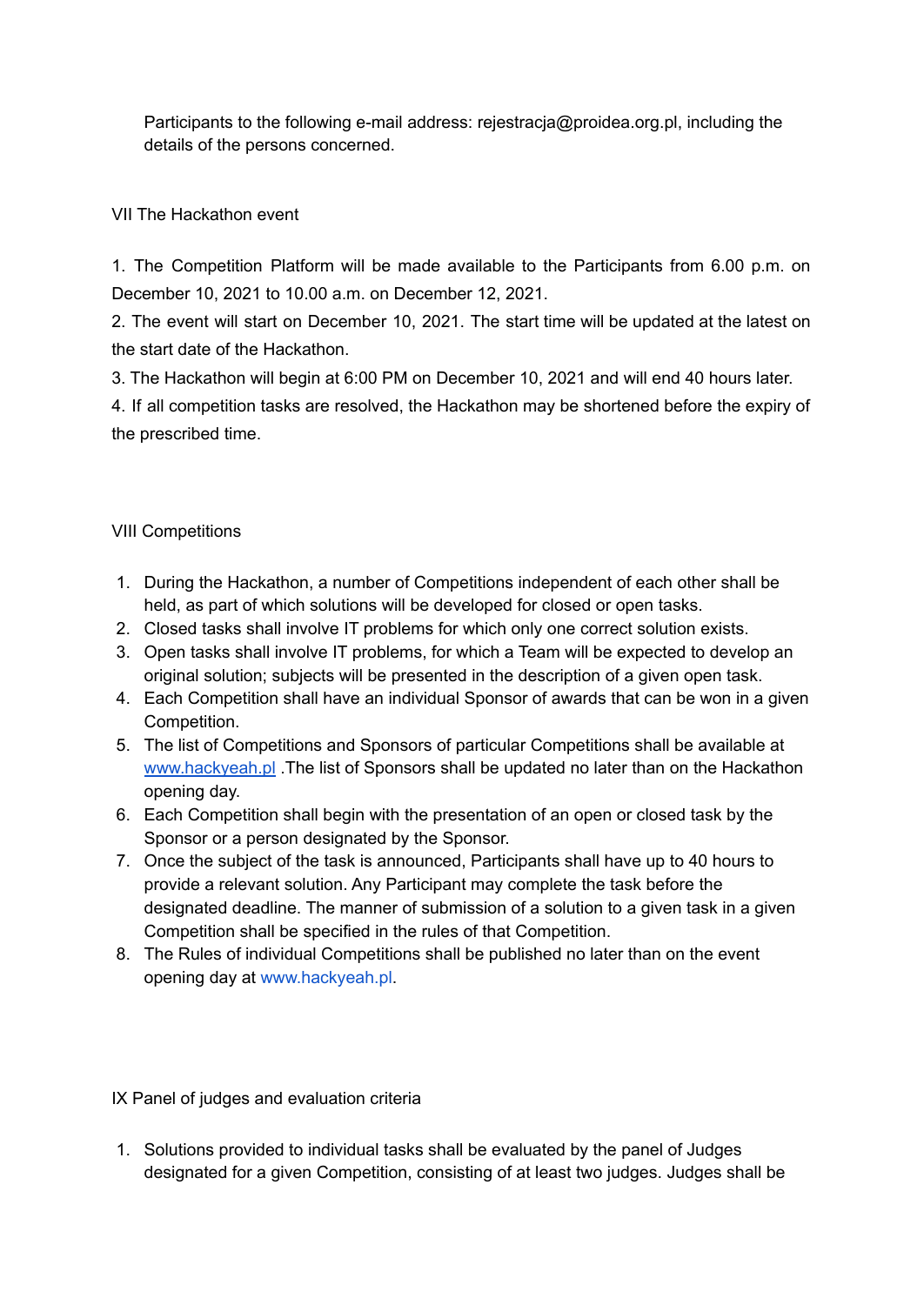appointed by the Sponsor of a given Competition and the Organiser. Judges appointed to individual panels shall be published at [www.hackyeah.pl](http://www.hackyeah.pl/) no later than on the opening day of the Hackathon.

- 2. In case of closed tasks, the Judges assess the correctness of the solution by comparing it with the model solution prepared by the Sponsor of a given Competition. The Sponsor selects the winning team according to the rules described in the rules of a given Competition.
- 3. In case of open tasks, the Judges asses the solutions prepared by the teams in terms of innovation, practical applicability, implementation value, integrity and completeness.
- 4. In order to receive the award, the project must receive a minimum of 50% of the points.
- 5. Decisions of the Judges are made by a simple majority of votes. In the event of an equal distribution of votes, the decision of the Chairperson of the panel of Judges, elected by the members of the panel from among its members before the beginning of the Competition, is binding.
- 6. The decisions of the Judges are final and cannot be appealed against.
- 7. After the lapse of the specified period, no further modifications and corrections shall be made in the developed solution. Any modifications and corrections made after the lapse of the specified period shall not be taken into consideration by the Judges.

## X Copyrights

- 1. The Sponsor of a given Competition shall address in the relevant Rules the transfer of rights to the awarded work, in particular copyrights. Economic copyrights to the best solutions shall remain the property of the relevant Participants, unless in the rules of a given Competition it is expressly stated that the rights, in particular economic copyrights, are transferred to the Sponsor of a given Competition held as part of the Hackathon upon the grant of awards to the winning Participants, in accordance with Art. 921.3 of the Civil Code (consolidated text: Dz.U. of 2017, item 459). Copyrights shall be transferred under a relevant agreement between the parties.
- 2. In the event of any doubts, the Sponsor of individual awards in a given Competition held as part of the Hackathon shall be the entity promising an award within the meaning of Art. 921.3 of the Civil Code of 23 April 1964 (consolidated text: Dz.U. of 2017, item 459).
- 3. The economic copyrights referred to in Section X.1, to the extent where the solution is software, shall be transferred in the following fields of use:
	- a. permanent or temporary reproduction of the solution, in whole or in part, by any means and in any form,
	- b. translation, adaptation, layout change and any other changes,
	- c. dissemination, including lending or renting a solution or a copy thereof,
	- d. permitting third parties to exercise their derivative copyrights related to the solution.
- 4. The economic copyrights referred to in Section X.1, to the extent where the solution is not software, shall be transferred in the following fields of use:
	- a. recording and reproduction with all known techniques, including digital, magnetic recording, photosensitive, electronic, any video and printing techniques,
	- b. entering into computer memory and making freely accessible on computer networks, including the Internet and Intranet – in particular through permanent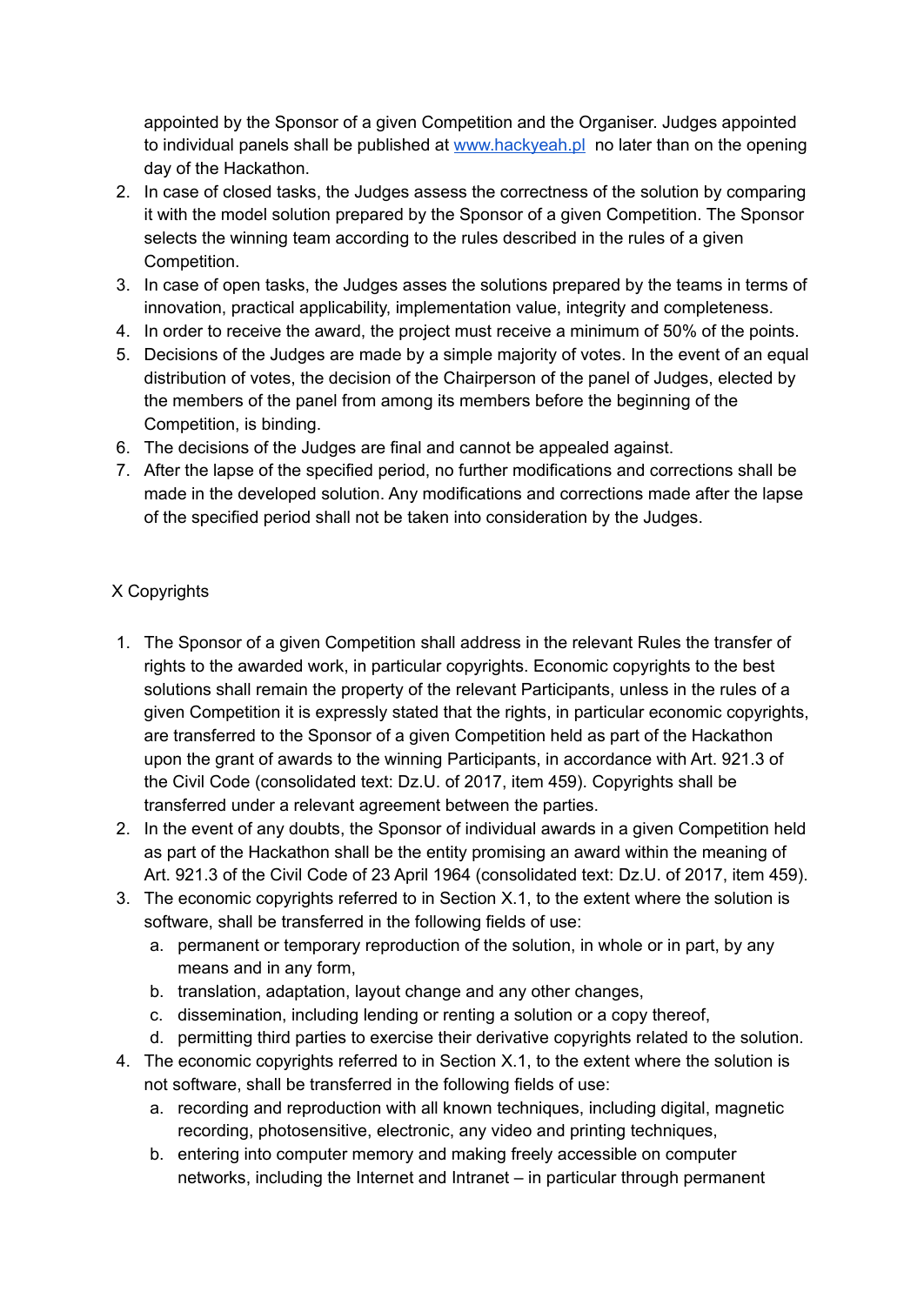placement on a public website of the works, in whole or in part, in a manner that makes it possible for any interested party to make multiple copies thereof, free of charge,

- c. marketing of the originals and carriers, as well as copies of originals and carriers,
- d. public reproduction,
- e. making originals and carriers available to the public,
- f. public performance,
- g. rental and lending,
- h. exhibiting,
- i. displaying,
- j. developing foreign language versions (including using techniques enabling communication with people with various disabilities),
- k. wired or wireless video broadcasting or other video broadcasting through a computer network, including unrestricted uploading of videos in the Internet, except for the possibility of broadcasting of videos or parts thereof on public television,
- l. permitting third parties to exercise their derivative copyrights related to the solution.

#### XI Awards

- 1. Awards granted in Competitions shall be prizes and monetary awards.
- 2. The list of prizes and monetary awards to be granted as part of individual Competitions shall be available at www.hackyeah.pl. The list of awards shall be updated no later than on the Hackathon opening day.
- 3. Prizes will be paid out within 180 days of the day the results are announced.
- 4. The offered prizes shall not be exchanged for monetary awards, other prizes or cash equivalents.
- 5. The awards are funded by Sponsors of individual Competitions.
- 6. Awards shall be granted only to winning Teams. However, the Sponsors and the Organiser reserve the right to award distinctions and additional minor prizes to specific teams whose projects will be considered valuable by the Organiser or by the panel of judges. In the event of any doubts, Section X Copyrights shall not apply to the teams which are awarded a distinction.

#### XII Personal data

1. The entity acting as the controller of personal data shall be PROIDEA Sp. z o.o. with its registered office at Zakopiańska St. 9, 30-418 Kraków, holding Tax Identification Number (NIP): 679-308-88-42, Industry Identification Number (REGON): 122769022, entered in the National Court Register under No. 0000448243, with the share capital of PLN 12,000 paid up in full, which may be contacted at the following e-mail addresses: kamila.post@proidea.org.pl lub paulina.plazinska@proidea.org.pl .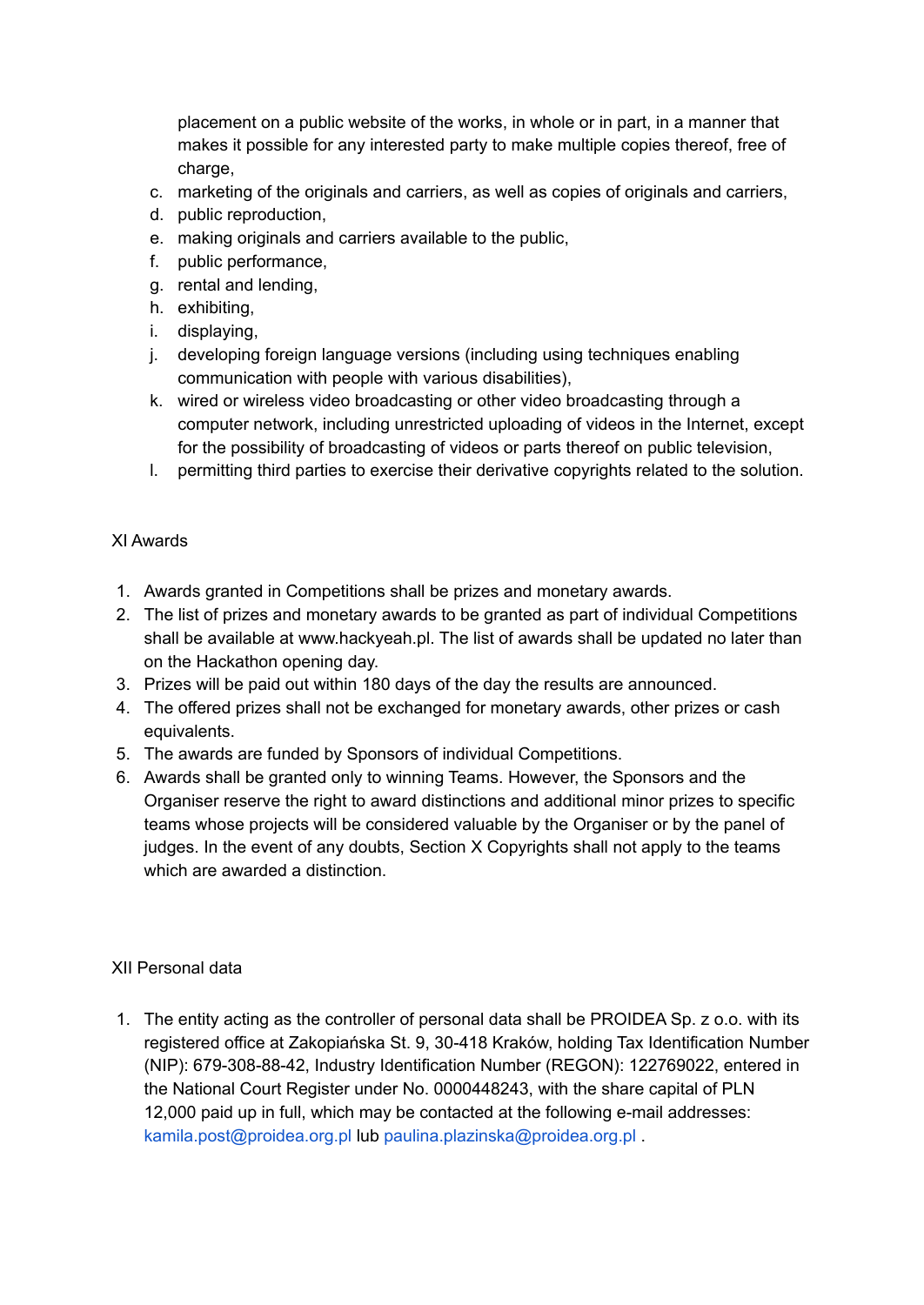2. All information regarding data processing is included in the Privacy Policy available on the Website.

## XIII Complaints

- 1. The User may lodge complaints to the following e-mail address: biuro@proidea.org.pl or in writing, to the registered address of the Organiser.
- 2. A complaint concerning the proceedings of the Hackathon may be submitted within 14 days after the end of the Hackathon. A complaint shall be deemed to have been lodged on the date of receipt of such complaint by the Organiser.
- 3. Complaints lodged after the lapse of the period specified in Section XIII.2. shall not be recognised.
- 4. The Organiser shall review any complaints within 14 days after the date of their submission. If the Organiser does not reply to a complaint within the deadline specified above, it shall be deemed that the complaint was granted, i.e. the Organiser considered the User's statement or request as justified.

#### XIV Order regulations

- 1. Hackathon Participants shall demonstrate conduct that does not pose any threat to the safety of other Participants, observe the law and these Rules, as well as immediately follow the instructions of the security staff. It is forbidden to obstruct and block exits and escape routes, as well as other necessary rescue or fire-fighting equipment in the event of an emergency during the Hackathon.
- 2. Participants of the Hackathon shall respect the rights and personal dignity of other Participants. Participants shall be strictly prohibited from harassing other Participants. Harassment shall be deemed as: offensive verbal comments on sex, gender, age, sexual orientation, disability, physical appearance, body size, race, ethnicity or religion, as well as intentional intimidation, persecution, improper physical contact and unwanted sexual attention. In addition, during the Hackathon it shall be prohibited to use words and symbols commonly recognised as prohibited, including rude language or expressions that may offend religious or ideological feelings, or implying discrimination.
- 3. It shall be forbidden to damage any markings and information boards, advertising media, devices and equipment used at Hackathon etc. Participants shall use sanitary facilities only for their intended purpose.
- 4. Participants shall promptly notify the Organiser of any instances of misconduct (in particular those indicated above) by other Participants.

XV Recording the Hackathon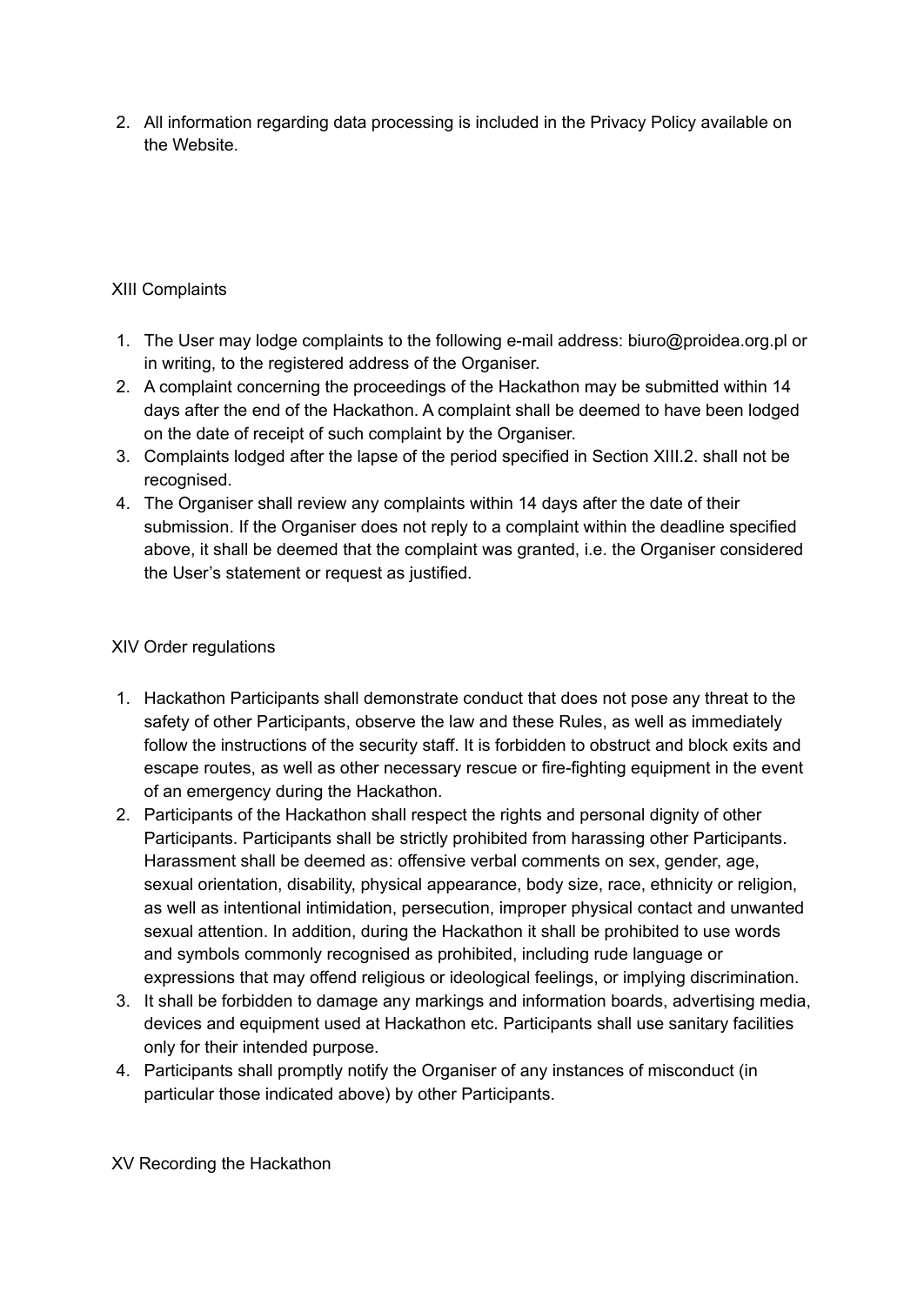- 1. The Organiser and the Hackathon Partners are entitled to record and distribute the recordings of the Hackathon both in audio-visual form of documentation (for journalistic news and interview, artistic or music videos) as well as in visual form (for documentary and artistic photography) for the purposes of documentation, promotion or advertising. In connection, the image of people present at the venue where the Hackathon takes place, may be recorded free of charge and then distributed in a manner and for the purposes described above for an indefinite period of time, to which the Hackathon Participant consents upon entering the Hackathon venue.
- 2. The Organiser warns that the course of the Hackathon will be filmed, photographed, transmitted and recorded as part of radio, Internet and other public broadcasts according to any current technical method.

## XVI Out-of-court dispute resolution

1. Any disputes that may arise between the Organiser and a Participant who is a consumer (i.e. a natural person performing a legal transaction not directly related to his business or professional activity, having full legal capacity [understood as an incapacitated adult who can perform legal transactions in his own name]) may be resolved on an amicable basis. For detailed information on the methods and access to forms of out-of-court dispute resolution, see:

https://www.uokik.gov.pl/pozasadowe\_rozwiazywanie\_sporow\_konsumenckich.php

- 2. Detailed information on the possibility of having recourse to an out-of-court complaint and redress mechanism, out-of-court dispute resolution as well as the rules of using these procedures, is also available at the offices and on the websites of:
	- a. county (municipal) consumer ombudsman;
	- b. social organisations whose statutory tasks include consumer protection (including the Polish Consumer Federation, Association of Polish Consumers). Advice is provided by the Polish Consumer Federation through a free helpline 800 007 707 and by the Association of Polish Consumers at porady@dlakonsumentow.pl):
	- c. Provincial Inspectorates of the Trade Inspection and on the following websites Internet of the Office of Competition and Consumer Protection;
	- d. [http://www.uokik.gov.pl/sprawy\\_indywidualne.php;](http://www.uokik.gov.pl/sprawy_indywidualne.php)
	- e. http://www.uokik.gov.pl/wazne\_adresy.php.
- 3. In the event of a dispute between the Organiser and a Participant who is a consumer concerning the agreement on participation in the Hackathon, the consumer shall be entitled to having recourse to an out-of-court complaint and redress mechanism, including by filing a complaint in one of the official languages of the European Union, including Polish, through the EU ODR online platform available at: http://ec.europa.eu/consumers/odr/
- 4. A Participant who is a consumer has the right to apply to the Provincial Inspector of the Trade Inspection, pursuant to Art. 36 of the Act on Trade Inspection of 15 December 2000, for initiation of mediation proceedings regarding amicable settlement of the dispute between the consumer and the Organiser. Information on the rules and procedure of the mediation conducted by the Provincial Inspector of the Trade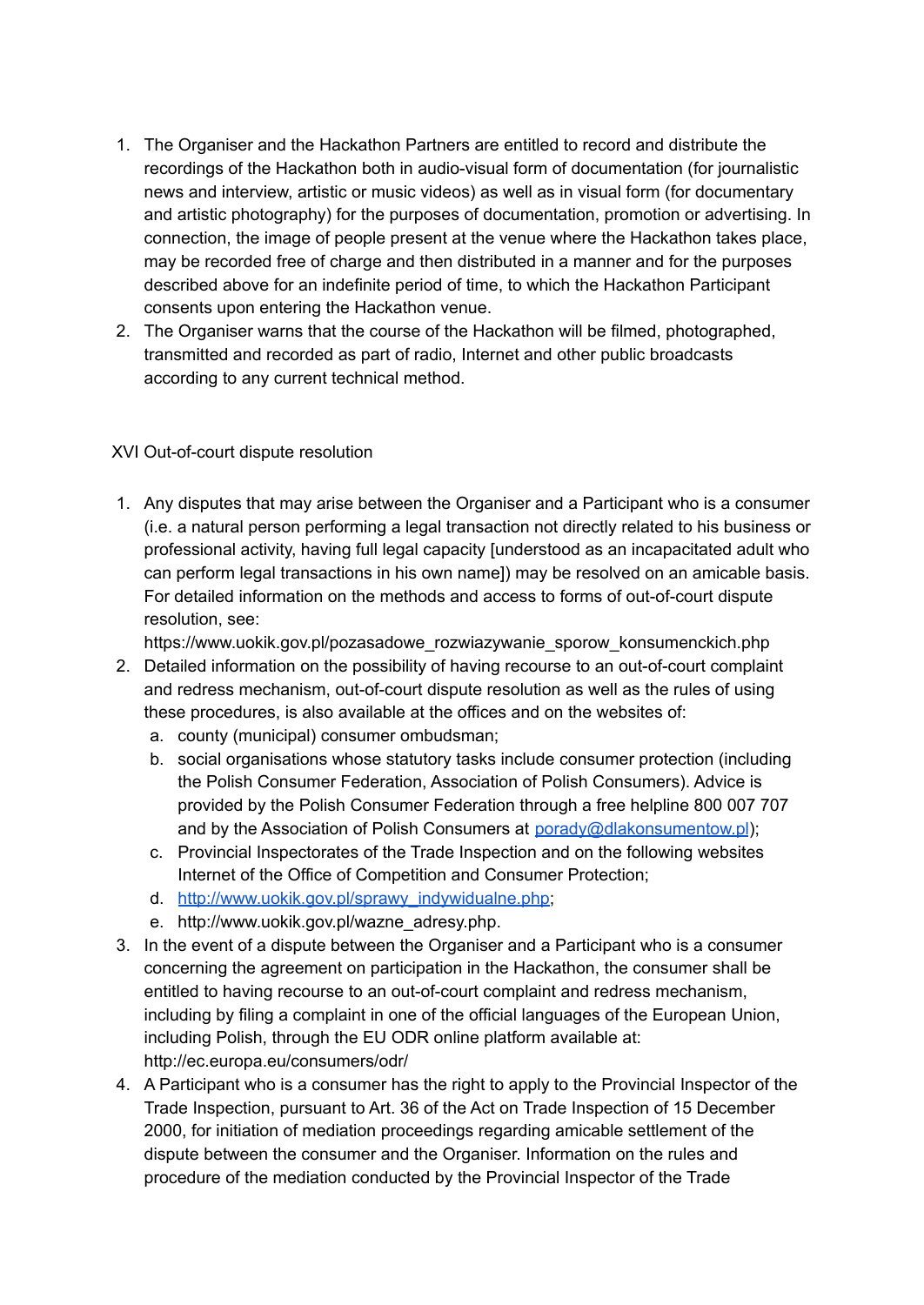Inspection is available at the offices and on the websites of individual Provincial Inspectorates of the Trade Inspection.

5. A Participant who is a consumer has the right to apply to the permanent consumer arbitration court referred to in Art. 37 of the Act on Trade Inspection of 15 December 2000, for resolution of the dispute arising under the concluded agreement.

## XVI Final provisions

- 1. At the time of registration, a User shall declare that he or she has read and accepted these Rules. Registration, thus the participation in the Hackathon, shall be subject to acceptance of these Rules. These Rules will also be provided in electronic form in PDF format.
- 2. Unless otherwise stated in these Rules, communication between the Organiser and the User who submitted the registration form for a Participant to the Organiser will be carried out electronically, to the User's e-mail address indicated in the Account settings, and to the following Organiser's e-mail address: rejestracja@proidea.org.pl, or any other address in the proidea.org.pl domain or hackyeah.pl an Discord Platform.
- 3. Participants of the Hackathon shall observe these Rules.
- 4. Participants who, despite being requested to cease a breach of these Rules, fail to comply with the Organiser's instructions, in particular if their conduct poses a threat to the safety of other Participants or if they disrupt the proceedings of the Hackathon, shall immediately leave the Hackathon and shall not be entitled to any claims against the Organiser.
- 5. The Privacy Policy constitutes an integral part of these Rules.
- 6. If due to force majeure, including inability to organize an event due to an epidemiological situation:
	- a. the event will be moved to another date, the event ticket purchased by the Participant will be automatically transferred and thus the period of possible resignation from the ticket will be extended (60 days from the new date of the event).
	- b. the event will take place in a different form than intended, e.g. in a virtual instead of stationary form, the Participant will receive a ticket for a new form of the event, may additionally receive additional compensation in the form of a refund of a part of the amount paid or a discount for the next edition of the event. In addition, in the event that the new form of the event does not suit the Participant, he will have the right to completely resign from the ticket and refund the costs incurred. The refund will be processed within a maximum of 90 days from the end of the event.
- c. The event regulations in a new form or new date may be subject to change.
- 7. PROIDEA reserves the rights to make any changes to the Regulations. Users will be notified of any change made to the Regulations via an announcement in the Service, within a window of 14 days prior to the implementation of such a change. In the case that a User does not agree to the changes made in the Regulations, he or she should inform PROIDEA of that fact. Lack of consent regarding new additions to the Regulations is seen as withdrawal from the contract mentioned in art. 384.1 of the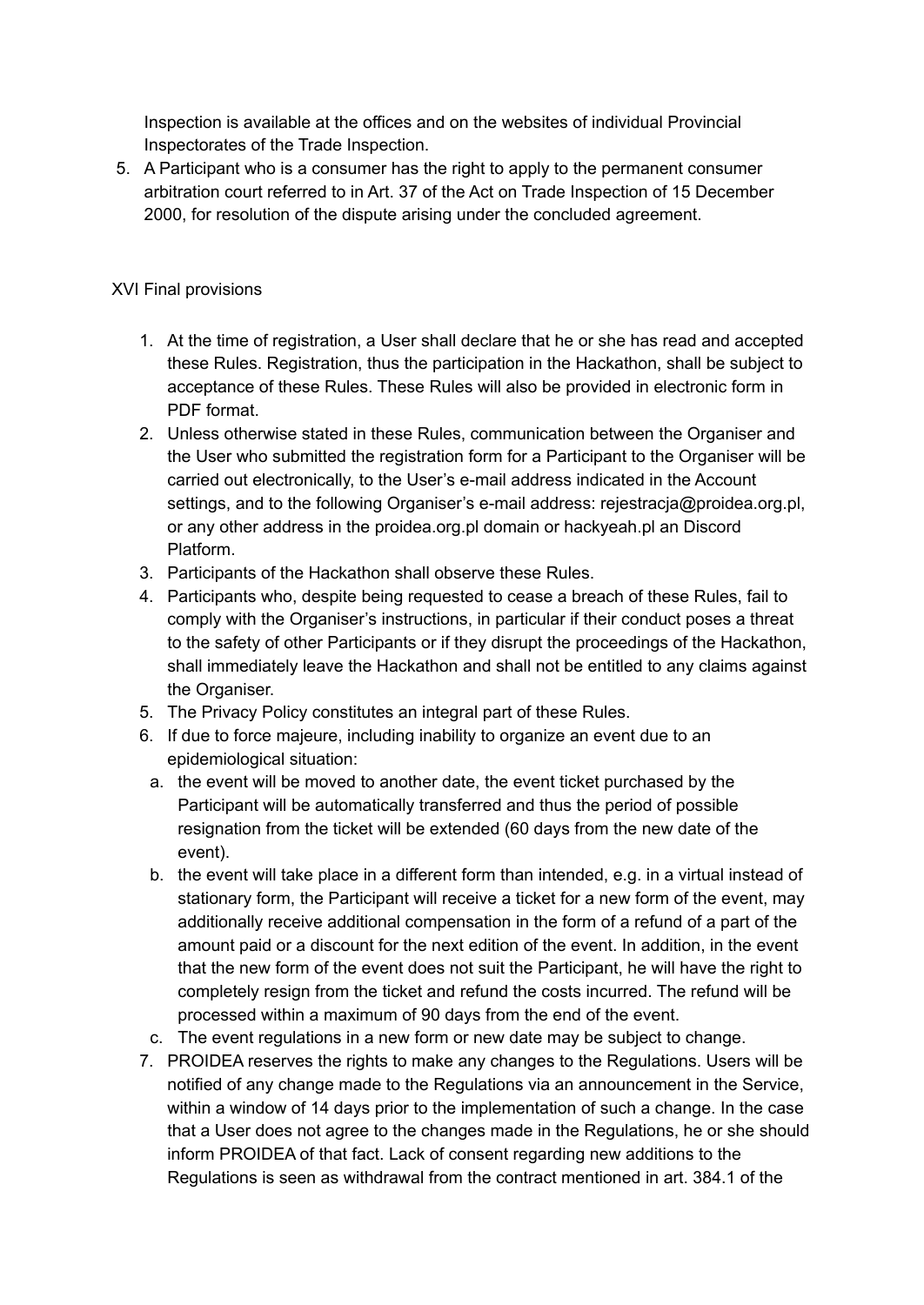Civil Code, and is effective the day that the contesting of changes to the Regulations has been received. Until that time, the User must abide by the current resolutions.

- 8. The Organiser shall be entitled to record the Hackathon using video and audio recording devices.
- 9. In all organisational matters, including disputes during the Hackathon, the decisions of the Organiser shall prevail.
- 10. These Rules shall enter into force on 26 October 2021.

Appendix 1

CONSENT TO PARTICIPATION IN HACKATHON AND THE HACKYEAH CONFERENCE BY A CHILD/WARD

\_\_\_\_\_\_\_\_\_\_\_\_\_\_\_\_\_\_\_\_\_\_\_\_\_\_\_\_\_\_\_\_\_\_\_\_\_\_\_\_\_\_\_\_\_\_\_\_\_\_\_\_\_\_\_\_\_\_\_\_\_\_\_\_\_\_\_\_\_\_\_\_\_

I hereby give my consent to the participation by my child/ward:

(surname, first name)

in the Hackathon being held on 1-12 December in Spodek, Warsaw.

By consenting to the child's participation, I take full responsibility for his/her participation in the event and I undertake to care for him/her at the location of the event. Should my child/ward win, I declare that if the rules of a given competition so require I will transfer relevant copyrights to the competition's organiser, in accordance with the Rules.

\_\_\_\_\_\_\_\_\_\_\_\_\_\_\_\_\_\_\_\_\_\_\_\_\_\_\_ (legal guardian's signature)

I consent to the processing by the Hackathon Organizer of my child/ward as personal data provided in the registration form for the purpose of the Hackathon organization.

\_\_\_\_\_\_\_\_\_\_\_\_\_\_\_\_\_\_\_\_\_\_\_\_\_\_\_ (legal guardian's signature)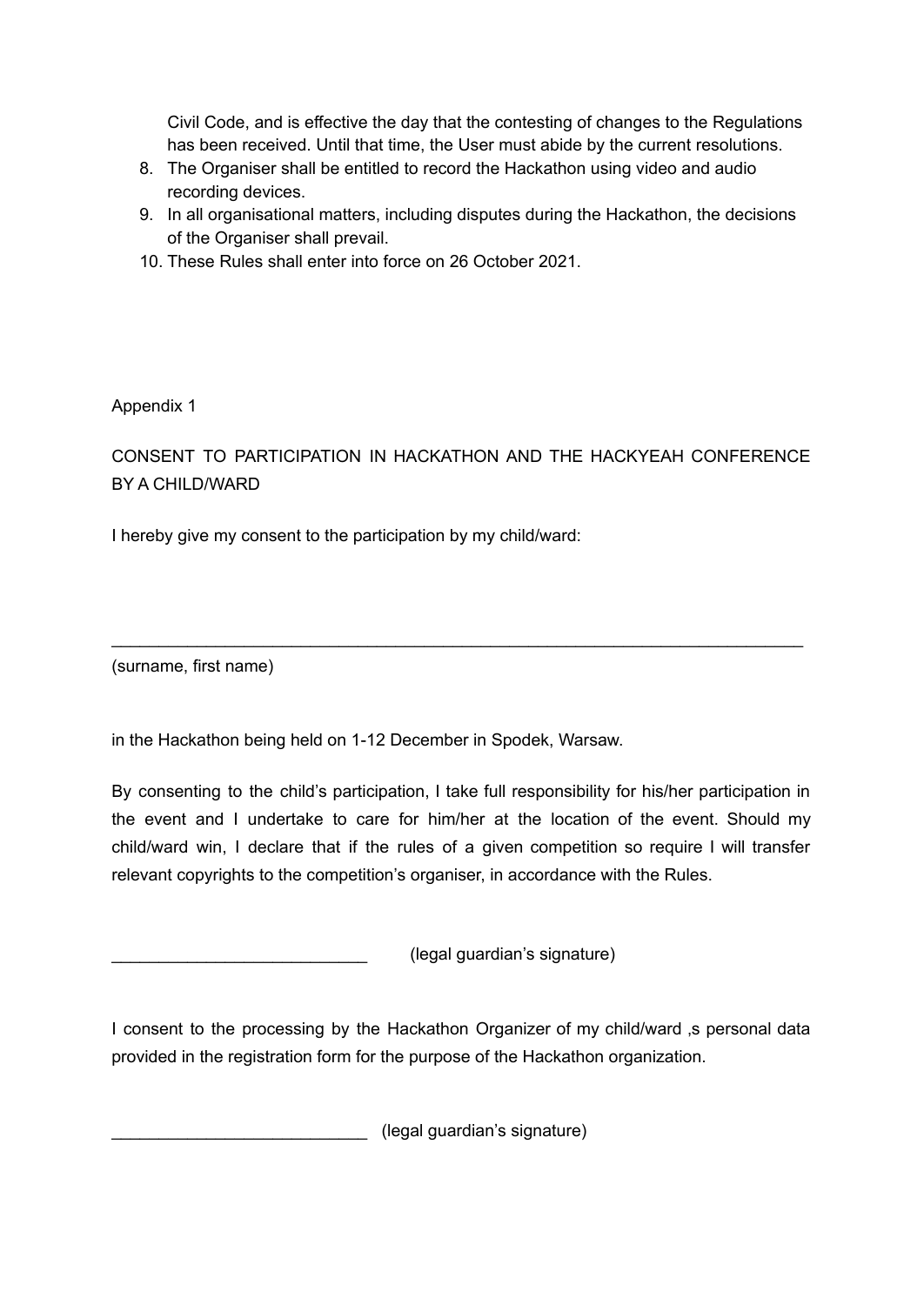I accept the Hackathon Rules and confirm that I have read and understood the Hackathon Rules and that my child/ward will abide by them.

\_\_\_\_\_\_\_\_\_\_\_\_\_\_\_\_\_\_\_\_\_\_\_\_\_\_\_ (legal guardian's signature)

Appendix 2

Authorisation for the User

I, the undersigned \_\_\_\_\_\_\_\_\_\_\_\_\_\_\_\_\_\_\_\_\_\_\_\_\_ ("Hackathon Participant"), hereby give my consent for processing by PROIDEA Sp. z o.o., with its registered office in Kraków (30-418) Zakopiańska st. 9, NIP: 679-308-88-42, REGON: 122769022, entered into the Register of Entrepreneurs of the National Court Register under the KRS number: 0000448243, of my personal data (name, surname, e-mail, information about where I am from, what meal I choose, how many years I work in my profession, what I do in my profession, what are my professional interests and other comments; and optionally my name on Facebook and Linkedln and T-shirt size) for purposes related to the Hackathon participation and the provision of the above personal information by the User during the Hackathon registration process. Furthermore, I declare that I accept the Hackathon Rules available at

\_\_\_\_\_\_\_\_\_\_\_\_\_\_\_\_\_\_\_\_\_\_\_\_\_\_\_\_\_\_\_\_\_ (Name and Surname of the Participant)

## **REGULAMIN HACKYEAH POWERED BY GOVTECH 2021**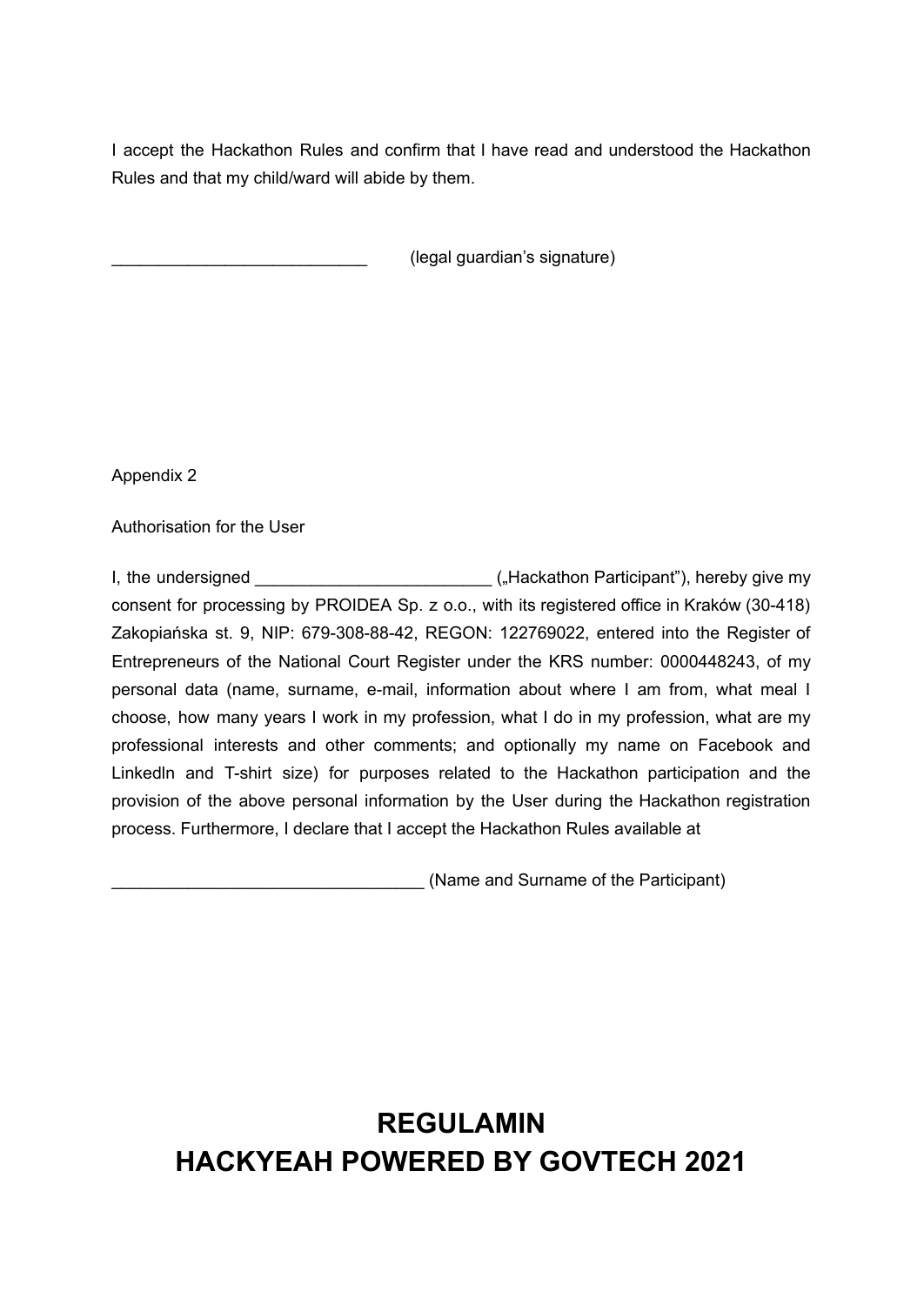#### **I Postanowienia ogólne**

- 1. Niniejszy Regulamin (zwany dalej Regulaminem) określa zasady i warunki wydarzenia typu hackathon pt. HackYeah powered by GovTech (zwany dalej Hackathonem lub Wydarzeniem).
- 2. Organizatorem Hackathonu jest PROIDEA Sp. z o.o., z siedzibą w Krakowie (30-418) Zakopiańska 9, NIP: 679-308-88-42, REGON: 122769022, wpisana do KRS pod numerem 0000448243, z którą kontaktować się można pod adresem e-mail [kamila.post@proidea.org.pl](mailto:kamila.post@proidea.org.pl) oraz [paulina.plazinska@proidea.rg.pl](mailto:paulina.plazinska@proidea.rg.pl) zwane dalej Organizatorem.
- 3. Wydarzenie odbywa się w formule "powered by" GovTech Polska, z siedzibą w Warszawie (00-583) Al. Ujazdowskie 1/3.

## **II Termin i miejsce**

- 1. Hackathon odbywa się stacjonarnie w Katowicach oraz online. Hackathon rozpocznie się w dniu 10 grudnia 2021 r. około godziny 18:00 na miejscu oraz poprzez udostępnienie materiałów na platformie streamingowej, a zakończy w dniu 12 grudnia wraz z ogłoszeniem wyników.
- 2. Podczas Hackathonu przeprowadzone zostaną konkursy na rozwiązanie przedstawionych zagadnień problemowych (zwane dalej Konkursem lub Konkursami).
- 3. Ogłoszenie wyników Konkursów nastąpi 12 grudnia 2021 r.

## **III Definicje**

Na potrzeby niniejszego Regulaminu poniższym pojęciom przypisuje się następujące znaczenie:

- **1. Serwis** strona internetowa dostępna pod adresem elektronicznym https://hackyeah.pl zawierająca informacje o Hackathonie oraz umożliwiająca zgłoszenie udziału w Hackathonie w charakterze Uczestnika za pośrednictwem Platformy.
- **2. Platforma rejestracyjna** strona internetowa dostępna pod adresem elektronicznym <https://eventory.cc/event/hackyeah-2021> , do której następuje przekierowanie z Serwisu celem zgłoszenia udziału w Wydarzeniu w charakterze Uczestnika. Przekierowanie na Platforme następuje w momencie kliknięcia zakładkę "Register" w Serwisie oraz po rozpoczęciu dokonywania Rejestracji na stronie Serwisu. Platforma jest oferowana w ramach serwisu internetowego Eventory prowadzonego przez Eventory Polska sp. z o.o. z siedzibą w Krakowie.
- **3. Platforma konkursowa** strona internetowa dostępna pod adresem elektronicznym: [https://challengerocket.com/c/hackyeah/hackyeah-2021,](https://challengerocket.com/c/hackyeah/hackyeah-2021) służąca do przesyłania i przechowywania projektów stworzonych w ramach hackathonu.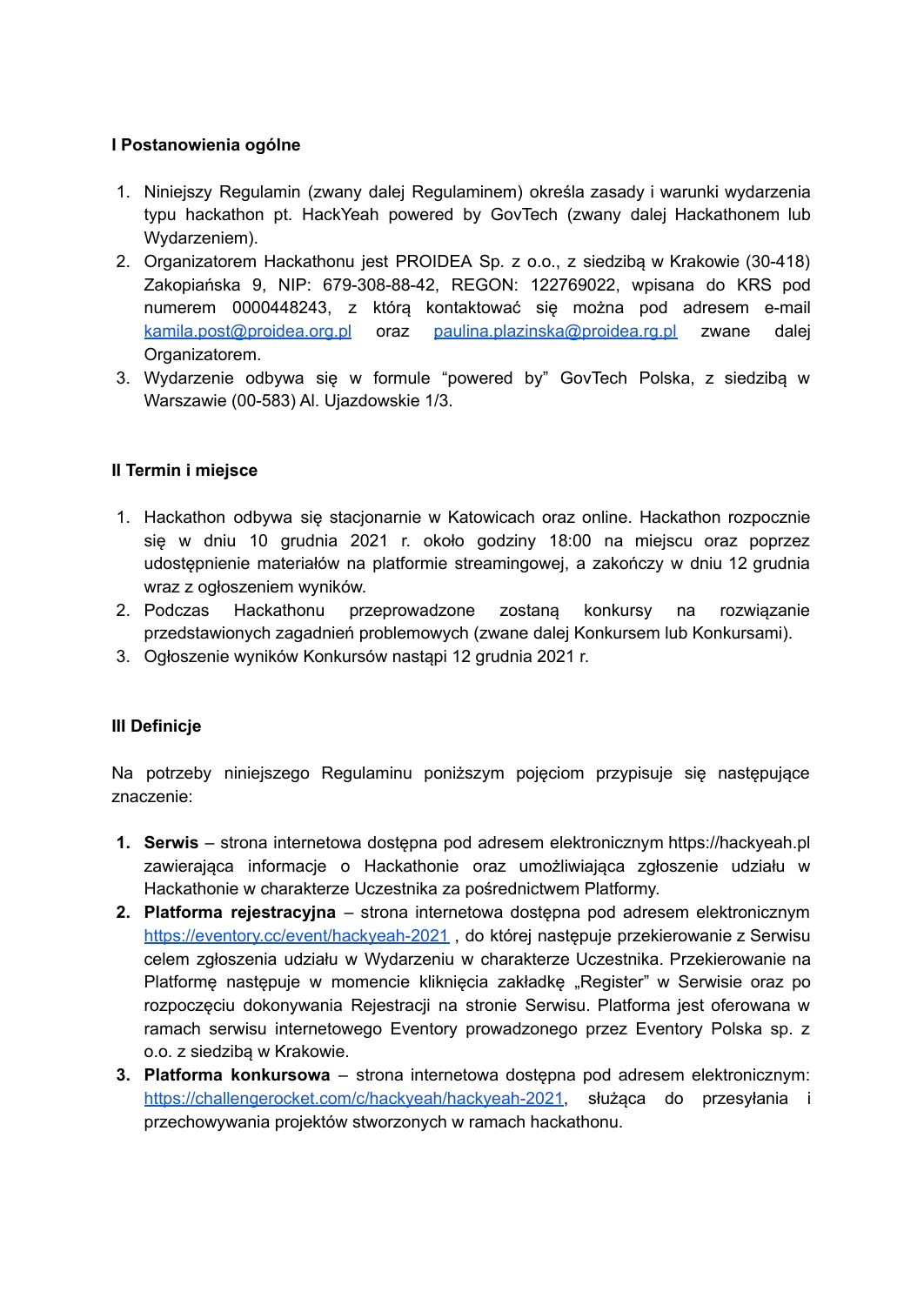- **4. Platforma komunikacyjna** dedykowana aplikacja dostępna pod adresem <https://discord.gg/cNhezC2XJQ> wykorzystywana do kontaktu między uczestnikami, mentorami, organizatorami itp. podczas trwania hackathonu.
- **5. Użytkownik** pełnoletnia osoba fizyczna korzystająca z Serwisu, która dokonuje rejestracji Uczestników Hackathonu w imieniu własnym.
- **6. Uczestnik** pełnoletnia bądź niepełnoletnia osoba uprawniona do udziału w Hackathonie oraz uzyskania świadczeń dodatkowych, określonych szczegółowo w pkt. VIII.4 Regulaminu
- **7. Program** ustalony przez Organizatora szczegółowy plan Hackathonu, udostępniony w Serwisie. Program ma charakter orientacyjny i może ulegać zmianom.
- **8. Sponsor** osoba, firma lub instytucja fundująca nagrodę w Konkursach organizowanych w ramach Hackathonu.
- **9. Partner** osoba, firma lub instytucja, która bierze udział w Wydarzeniu, prezentując swoje produkty i usługi. Partner może pełnić funkcję Sponsora.

## **IV Udział w Hackathonie w charakterze uczestnika**

- 1. Uczestnikami Hackathonu w formie stacjonarnej mogą być pełnoletnie osoby fizyczne posiadające pełną zdolność do czynności prawnych oraz osoby niepełnoletnie (powyżej 16 roku życia), które nie są pracownikami Organizatora. Osoba niepełnoletnia może być uczestnikiem wyłącznie po otrzymaniu zgody opiekuna. Organizator wymaga pisemnej zgody opiekuna - załącznik nr 1.
- 2. Uczestnikami Hackathonu w formie online mogą być pełnoletnie osoby fizyczne posiadające pełną zdolność do czynności prawnych oraz osoby niepełnoletnie (powyżej 12 roku życia), które nie są pracownikami Organizatora. Osoba niepełnoletnia może być uczestnikiem wyłącznie po otrzymaniu zgody opiekuna. Organizator wymaga pisemnej zgody opiekuna - załącznik nr 1.
- 3. Organizator zawiadamia, że program Hackathonu zakłada wykonywanie przez Uczestników czynności o dużej intensywności i natężeniu przez okres 40 godzin.
- 4. Uczestnik powinien rozsądnie ocenić i w razie wątpliwości skonsultować z lekarzem, czy jego stan zdrowia pozwala na udział w Hackathonie.
- 5. Na potrzeby Wydarzenia oraz zadań konkursowych Uczestnicy tworzą Zespoły liczące od 1 do 6 członków.
- 6. Uczestnik może być członkiem dowolnej liczby Zespołów. O jego członkostwie w Zespole decydują pozostali członkowie Zespołu, na podstawie wkładu pracy we wspólne dzieło Zespołu.
- 7. Uczestnicy zobowiązani są zachowywać się w sposób niezagrażający bezpieczeństwu innych osób, a w szczególności przestrzegać postanowień Regulaminu Wydarzenia.

#### **V Rejestracja do udziału w Hackathonie**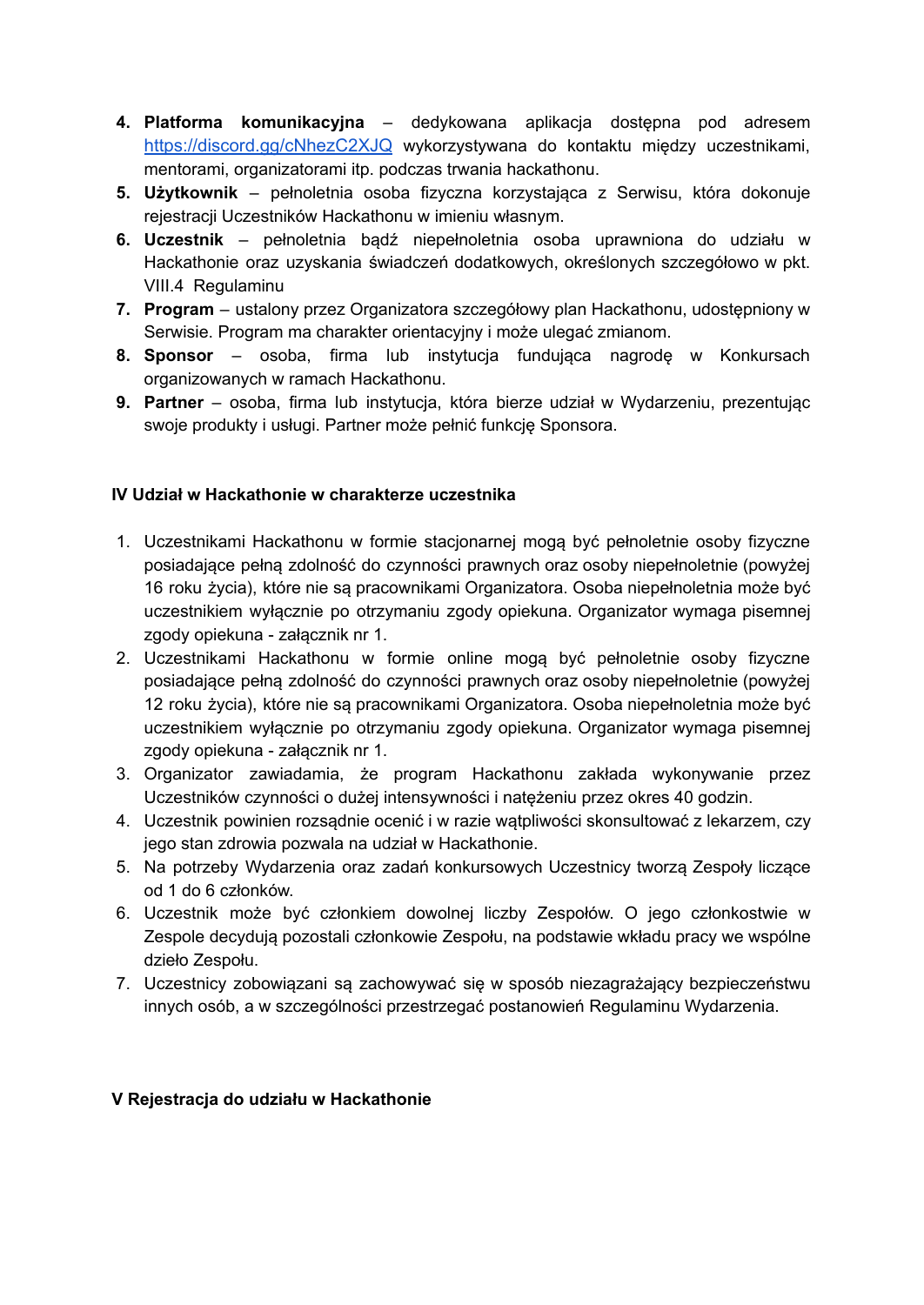- 1. Warunkiem umożliwiającym wzięcie udziału w Hackathonie jest zarejestrowanie się poprzez prawidłowe wypełnienie formularza rejestracyjnego, znajdującego się pod adresem URL <https://eventory.cc/event/hackyeah-2021> oraz dokonanie opłaty za bilet.
- 2. Rejestracja dostępna jest od godziny 12:00 w dniu 27.10.2021, do godziny 15:00 w dniu 12.12.2021 r.
- 3. Podana cena jest ceną netto.
- 4. Bilety na Hackathon są spersonalizowane. Oznacza to, że podczas składania zamówienia należy obowiązkowo podać imię, nazwisko i adres e-mail każdego Uczestnika.
- 5. Użytkownik dokonuje rejestracji w imieniu pozostałych Uczestników za ich zgodą. Dane osobowe Uczestnika, zgłoszonego przez innego Użytkownika przetwarzane są w celach związanych z obsługą uczestnictwa w Hackathonie, na podstawie zgody Uczestników – art. 6 ust. 1 lit. a) RODO. Jeżeli zgłoszenia Uczestnika do udziału w Hackathonie dokonuje inny Użytkownik, Użytkownik winien być upoważniony do przekazania Administratorowi danych osobowych Uczestnika. Użytkownik jest zobowiązany do okazania stosownego upoważnienia lub pełnomocnictwa na każde wezwanie Administratora.
- 6. W formularzu rejestracji Uczestnika dostępnym na Platformie oraz w Serwisie Użytkownik podaje następujące dane: imię i nazwisko; adres e-mail (na ten adres e-mail zostanie przesłany bilet, informacje dotyczące organizacji Hackathonu, itp. dlatego prosimy o podanie bezpośredniego i aktualnego adresu e-mail) oraz następujące dane Uczestnika: imię i nazwisko; adres e-mail, nick do aplikacji Discord, jakie są jego zawodowe zainteresowania oraz inne uwagi; a opcjonalnie także nazwę użytkownika w serwisie społecznościowym Facebook oraz Linkedin.
- 7. Dodatkowo Użytkownik podaje następujące dane do faktury: nazwa firmy, adres, kod pocztowy, miasto, NIP. Nazwa firmy i NIP zostają podane celem uzyskania faktury, gdy zgłoszenie następuje na rzecz firmy (osoby prawnej, jednostki organizacyjnej nieposiadającej osobowości prawnej, ale posiadającej zdolność prawną, osoby fizycznej prowadzącej działalność gospodarczą). W formularzu rejestracji Użytkownik podaje również posiadany kod rabatowy (jeśli Użytkownik go otrzymał). Jeżeli Użytkownik, pomimo posiadania kodu rabatowego, nie poda tego kodu w toku rejestracji, traci uprawnienie do uzyskania rabatu, a rejestracia nastepuje na warunkach odpłatności wskazanych w cenniku.
- 8. Przed wysłaniem formularza rejestracji Użytkownik zobowiązany jest zapoznać się z treścią Regulaminu i Polityki Prywatności. Poprzez przesłanie Organizatorowi uzupełnionego formularza, Użytkownik składa Organizatorowi ofertę zawarcia umowy o udział w Hackathonie
- 9. Otrzymanie przez Organizatora oferty, o której mowa w pkt. V.9., jest potwierdzane poprzez przesłanie, za pomocą Platformy, na adres e-mail Użytkownika wiadomości e-mail potwierdzającej rejestrację. Z chwilą przesłania tej wiadomości Użytkownikowi, pomiędzy Organizatorem a Użytkownikiem, albo też reprezentowaną przez Użytkownika osobą prawną, dochodzi do zawarcia umowy o udział w Hackathonie.
- 10. Regulamin przewiduje następujące sposoby płatności:
	- a. Płatność on-line: Forma płatności obsługiwana przez PayPal oraz PayU.
	- b. Płatność offline: płatność przelewem elektronicznym.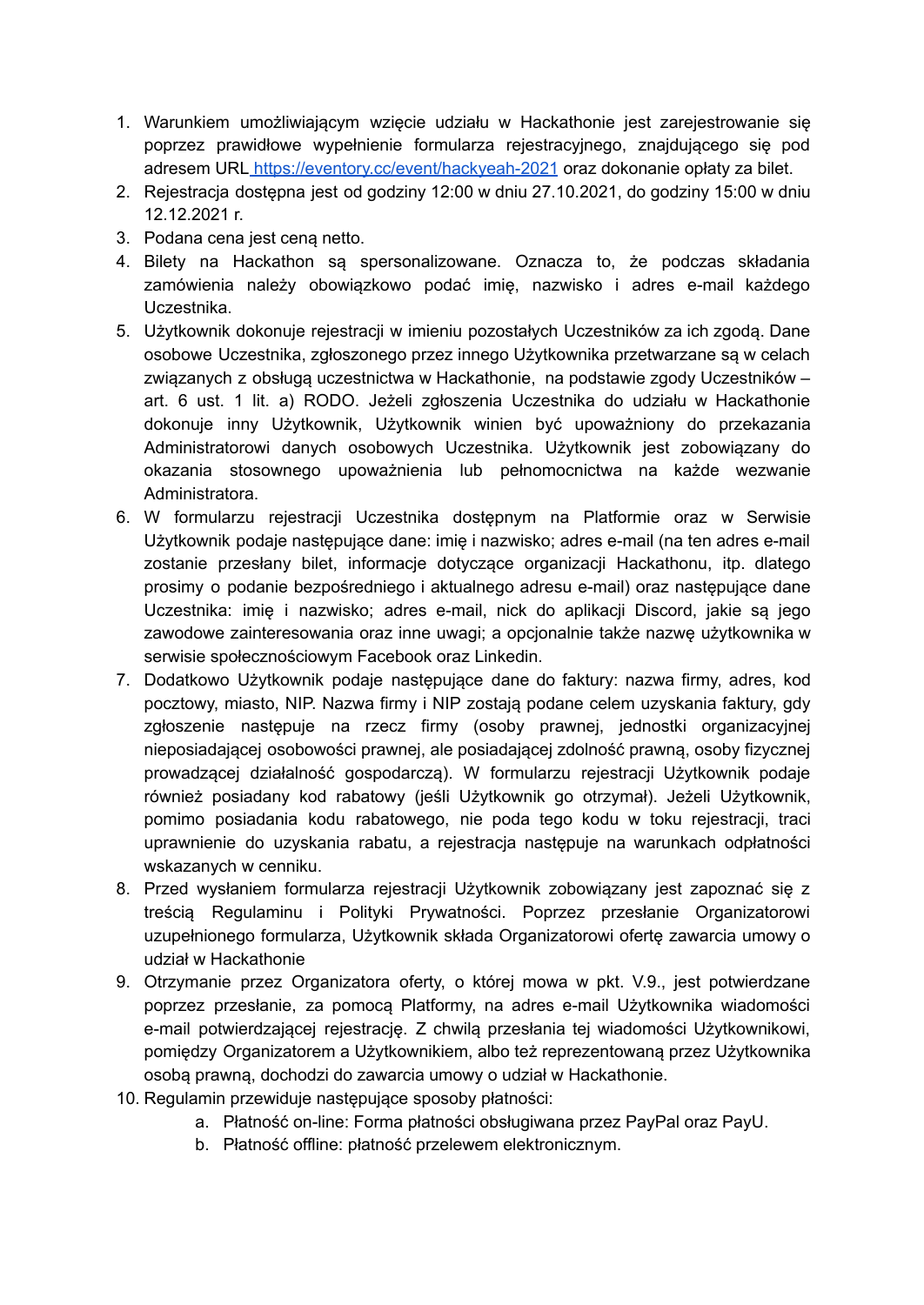- 11. W ciągu 7 dni od dnia rejestracji Organizator w przypadku dokonania płatności offline, przekaże na adres e-mail Użytkownika fakturę pro forma. Zapłaty za udział w Hackathonie dokonać należy w terminie i na numer rachunku Organizatora wskazany na fakturze pro forma.
- 12. Zapłata może być dokonana niezwłocznie po uzyskaniu od Organizatora potwierdzenia, o którym mowa w pkt. V.10 na numer rachunku bankowego organizatora wskazany w przesłanej Użytkownikowi wiadomości e-mail, albo za pośrednictwem systemów płatności internetowych (id: platnosci@proidea.org.pl).
- 13. Rejestracja jest skuteczna jedynie, jeśli Użytkownik zaakceptuje Regulamin.: [https://hackyeah.pl](https://hackyeah.pl/regulamin-2020/)
- 14. Organizator może odmówić prawa do uczestnictwa w Hackathonie osobom, wobec których poweźmie uzasadnione przypuszczenie, iż dokonały rejestracji w celu innym, niż wzięcie udziału w Wydarzeniu lub Konkursach organizowanych w ramach Hackathonu (w szczególności w celu rekrutacji pracowników). Rejestracja zostanie uznana za bezskuteczną, a opłata rejestracyjna zostanie zwrócona.

#### **VI Prawo odstąpienia od umowy, zmiana nazwiska na bilecie**

- 1. Użytkownik będący konsumentem (tj. osobą fizyczną dokonującą czynności prawnej niezwiązanej bezpośrednio z jej działalnością gospodarczą lub zawodową, posiadający pełną zdolność do czynności prawnych [rozumianą jako nieubezwłasnowolniona osoba pełnoletnia, która może we własnym imieniu dokonywać czynności prawnych]) uprawniony jest do odstąpienia od umowy zawartej z Organizatorem bez ponoszenia jakichkolwiek kosztów i bez podawania przyczyn w terminie 14 dni od dnia zawarcia umowy zgodnie z postanowieniami Regulaminu, poprzez złożenie oświadczenia o odstąpieniu od umowy. Zgłaszający będący konsumentem może skorzystać ze wzoru oświadczenia załączonego do Regulaminu (załącznik nr 1 - Formularz odstąpienia od umowy).
- 2. Niezależnie od uprawnień przewidzianych przez powszechnie obowiązujące przepisy prawa, Uczestnik uprawniony jest do rezygnacji z udziału w Konferencji w nieprzekraczalnym terminie do dnia **01.12.2021 r**., poprzez przesłanie Organizatorowi oświadczenia o rezygnacji: pisemnie, w formie listu poleconego na adres PROIDEA lub w formie elektronicznej na adres e-mail: rejestracja@proidea.org.pl. W przypadku listu poleconego termin uważa się za zachowany gdy pismo zostało nadane w powyższym terminie. W przypadku rezygnacji, o której mowa w niniejszym postanowieniu, Organizator zwróci Uczestnikowi kwotę odpowiadającą uiszczonej zapłacie za udział Konferencji. Organizator dołoży najlepszych starań, aby zwrot opłaty za Hackathon nastąpił terminie 30 dni od otrzymania rezygnacji Uczestnika.
- 3. Zgłaszający działający w imieniu osoby trzeciej uprawniony jest do złożenia rezygnacji w terminie, o którym mowa w ustępie poprzedzającym, na warunkach określonych w art. 388 § 2 KC.
- 4. Organizator dopuszcza wprowadzenie zmiany na liście uczestników. Informacja o zmianie Uczestnika powinna zostać zgłoszona Organizatorowi w terminie nie krótszym niż 5 dni przed rozpoczęciem Wydarzenia. Zmiana Uczestnika wymaga ponownego wypełnienia formularza rejestracyjnego oraz przekazania przez Użytkownika informacji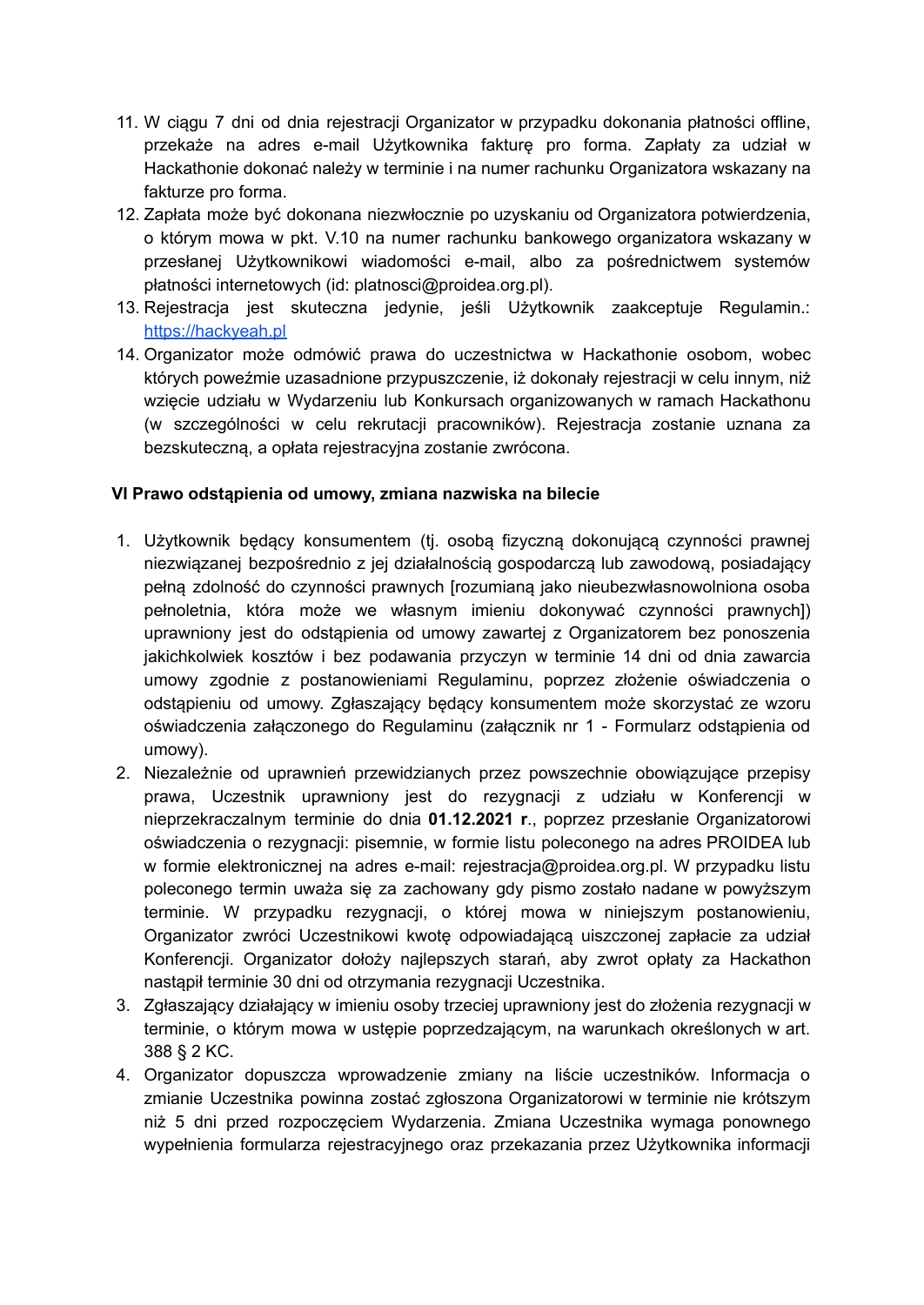o zmianie Uczestnika na adres e-mail: rejestracja@proidea.org.pl, wraz ze wskazaniem informacji o osobach, których zmiana dotyczy.

## **VII Przebieg Hackathonu**

- 1. Platforma konkursowa zostanie udostępniona Uczestnikom od godziny 18:00 w dniu 10 grudnia 2021 r. do godziny 10:00 w dniu 12 grudnia 2021 r.
- 2. Wydarzenie rozpocznie się w dniu 10 grudnia 2021 r. Godzina rozpoczęcia zostanie zaktualizowana najpóźniej w dniu rozpoczęcia Hackathonu.
- 3. Hackathon rozpocznie się o godzinie 18:00 w dniu 10 grudnia 2021 r., a zakończy 40 godzin później.
- 4. W przypadku rozwiązania wszystkich zadań konkursowych, przed upływem przewidzianego czasu, Hackathon może ulec skróceniu.

## **VIII Konkursy**

- 1. W ramach Hackathonu przeprowadzone zostaną niezależne od siebie Konkursy, których przedmiotem będzie rozwiązanie zadań zamkniętych lub otwartych.
- 2. Zadania zamknięte to zagadnienia z zakresu informatyki, w stosunku do których istnieje grupa poprawnych lub tylko jedno poprawne rozwiązanie.
- 3. Zadania otwarte to zagadnienia z zakresu informatyki, polegające na stworzeniu przez Zespół autorskiego rozwiązania o tematyce przedstawionej w treści zadania otwartego.
- 4. Każdy Konkurs posiada indywidualnego Sponsora nagród możliwych do wygrania w ramach danego Konkursu.
- 5. Lista Konkursów oraz Sponsorów poszczególnych Konkursów dostępna jest na stronie internetowej [www.hackyeah.pl.](http://www.hackyeah.pl) Lista Sponsorów zostanie zaktualizowana najpóźniej w dniu rozpoczęcia Hackathonu.
- 6. Każdy Konkurs rozpoczyna się przedstawieniem przez Sponsora lub osobę przez niego wyznaczoną tematu zadania otwartego lub zamkniętego.
- 7. Po zapoznaniu się z tematem zadania Uczestnicy mają 40 godzin na rozwiązanie zadań. Uczestnik ma możliwość ukończenia zadania wcześniej niż wyznaczony czas. Sposób zgłoszenia zadania konkursowego jest wyszczególniony w regulaminie danego konkursu.
- 8. Regulaminy Konkursów zostaną opublikowane nie później niż w dniu rozpoczęcia imprezy na stronie [www.hackyeah.pl.](http://www.hackyeah.pl)

## **IX Jury i kryteria ocen**

1. Oceny rozwiązań poszczególnych zadań dokonuje Jury danego Konkursu, składające się z minimum trzech członków. Jury wybierani są przez Sponsora danego Konkursu wspólnie z Organizatorem. Skład Jury zostanie opublikowany na stronie internetowej www.hackyeah.pl najpóźniej w dniu rozpoczęcia Hackathonu.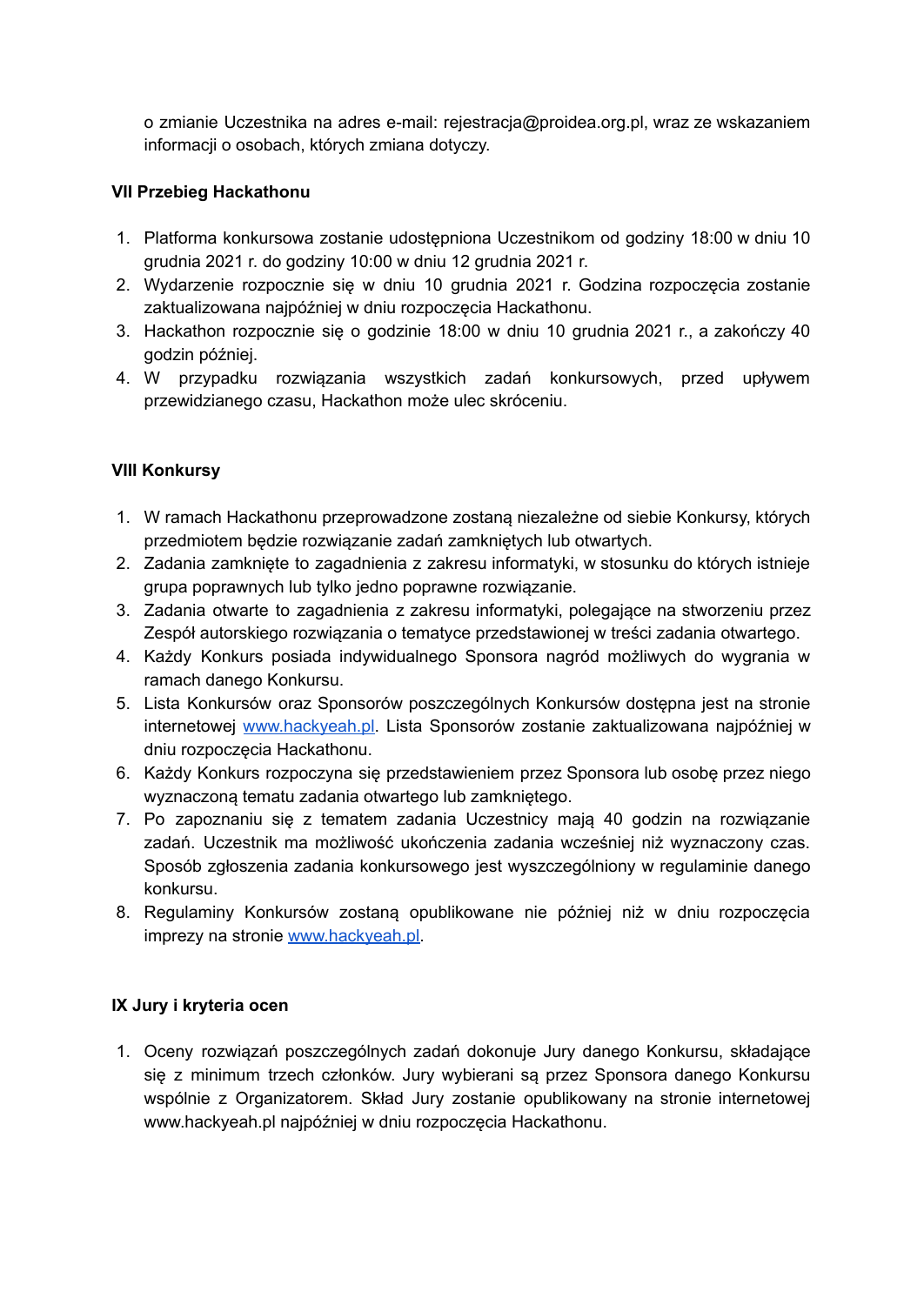- 2. W stosunku do zadań zamkniętych, Jury ocenia przygotowane przez Zespoły rozwiązania pod względem kryteriów zawartych i zasad opisanych w regulaminie danego Konkursu.
- 3. W stosunku do zadań otwartych, Jury ocenia przygotowane przez Zespoły rozwiązania pod względem innowacyjności, możliwości praktycznego zastosowania, wartości wdrożeniowej, integralności oraz kompletności.
- 4. Aby otrzymać nagrodę projekt musi otrzymać minimum 50% punktów.
- 5. Decyzje Jury zapadają zwykłą większością głosów. W przypadku równego rozłożenia liczby głosów wiążąca jest decyzja przewodniczącego Jury, wybieranego przez członków Jury ze swojego grona przed rozpoczęciem Konkursu.
- 6. Decyzje Jury są ostateczne i nie przysługuje od nich odwołanie.
- 7. Po upływie wyznaczonego czasu zabronione jest dokonywanie jakichkolwiek zmian i poprawek w stosunku do przygotowanego rozwiązania. Zmiany i poprawki dokonane po upływie wyznaczonego czasu nie będą brane pod uwagę przez Jury.

#### **X Prawa autorskie**

- 1. Sponsor danego Konkursu określa w jego Regulaminie kwestię przejścia praw do nagrodzonego dzieła, a w szczególności praw autorskich. Autorskie prawa majątkowe w stosunku do najlepszych rozwiązań pozostają przy uczestnikach, o ile regulamin danego Konkursu wyraźnie nie zastrzega przeniesienia praw, a w szczególności autorskich praw majątkowych na Sponsora danego Konkursu odbywającego się w ramach Hackathonu z chwilą wydania nagrody zwycięskim Uczestnikom, zgodnie z art. 921 § 3 kodeksu cywilnego (t.j. Dz. U. 2017, poz. 459). Przeniesienie praw autorskich nastąpi na podstawie stosownej umowy zawartej pomiędzy stronami.
- 2. W razie wszelkich wątpliwości, przyrzekającym poszczególne nagrody w rozumieniu art. 921 § 3 kodeksu cywilnego, w danym Konkursie odbywającym się w ramach Hackathonu, jest organizacia wskazana w regulaminie tego Konkursu.
- 3. Przeniesienie autorskich praw majątkowych, o których mowa w ust. 1 w zakresie w jakim rozwiązanie stanowi program komputerowy odbywa się względem następujących pól eksploatacii:
	- a. trwałe lub czasowe zwielokrotnianie rozwiązania w całości lub w części jakimikolwiek środkami i w jakiejkolwiek formie,
	- b. tłumaczenie, przystosowanie, zmiana układu oraz dokonywanie jakichkolwiek innych zmian,
	- c. rozpowszechnianie, w tym użyczanie lub najem rozwiązania lub jego kopii,
	- d. zezwalanie na wykonywanie przez osoby trzecie praw autorskich zależnych w stosunku do rozwiązania.
- 4. Przeniesienie autorskich praw majątkowych, o których mowa w ust. 1 w zakresie, w jakim rozwiązanie nie stanowi programu komputerowego, odbywa się względem nastepujących pól eksploatacji:
	- a. utrwalenie i zwielokrotnianie wszelkimi znanymi technikami, w tym techniką zapisu cyfrowego, magnetycznego, światłoczułego, elektronicznymi, wszelkimi technikami video, technikami poligraficznymi i drukarskimi,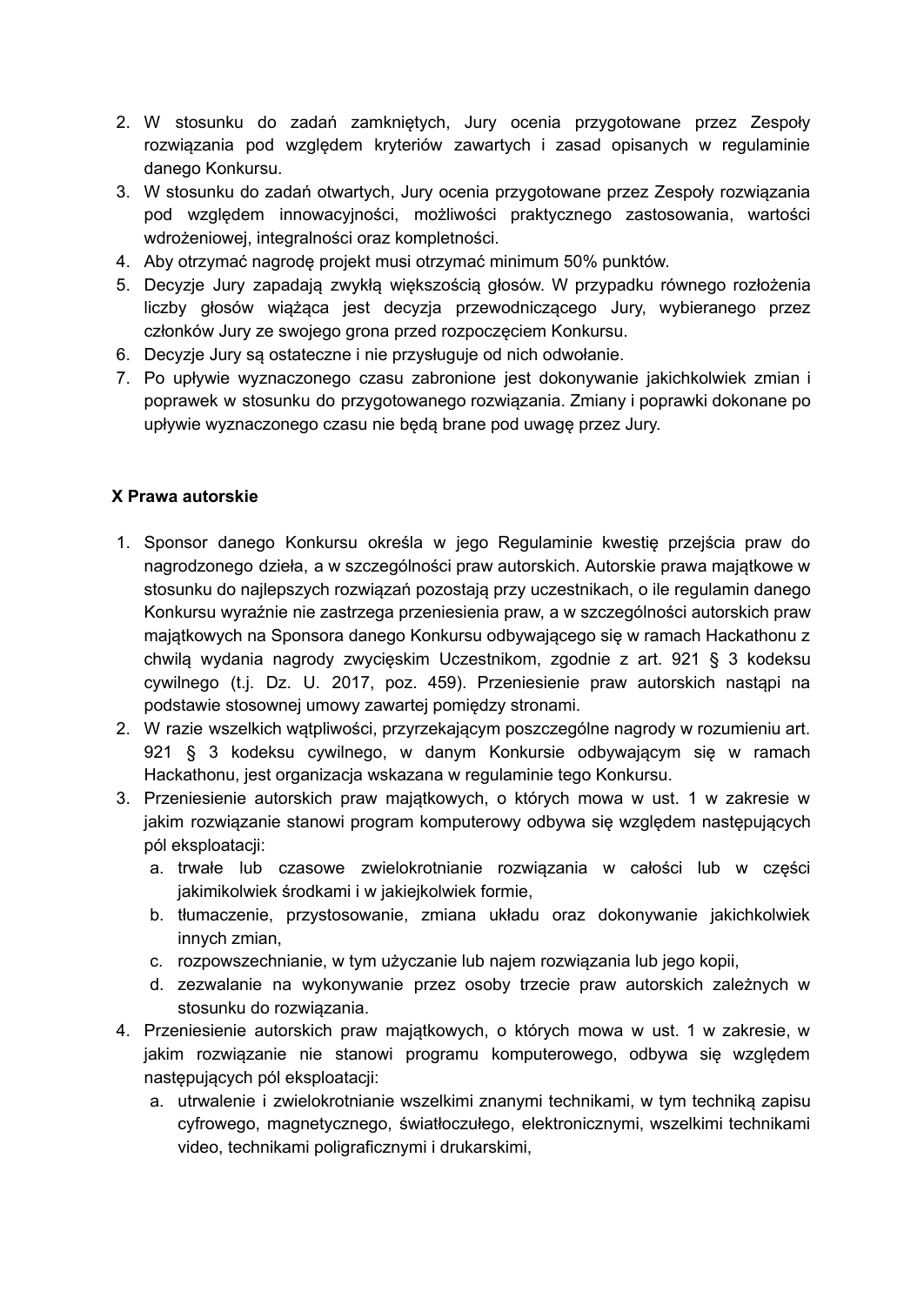- b. wprowadzenia do pamięci komputera i swobodnego udostępniania w sieciach komputerowych, w tym: Internet oraz Intranet – w szczególności przez stałe umieszczenie na publicznej stronie www całości dzieł lub ich części w sposób umożliwiający swobodne, wielokrotne kopiowanie każdemu zainteresowanemu,
- c. wprowadzanie egzemplarzy i nośników oraz zwielokrotnionych egzemplarzy i nośników do obrotu,
- d. publiczne odtwarzanie,
- e. publiczne udostępnianie egzemplarzy i nośników,
- f. publiczne wykonanie,
- g. najem i użyczenie,
- h. wystawienia,
- i. wyświetlania,
- j. sporządzania wersji obcojęzycznych (jak również z użyciem technik umożliwiających przekazywanie informacji dla osób z różnymi rodzajami niepełnosprawności).
- k. nadania za pomocą wizji przewodowej albo bezprzewodowej lub w inny sposób poprzez sieć komputerową w tym zamieszczanie filmów w sieci Internet bez żadnych ograniczeń z wyłączeniem możliwości publicznego emitowania filmów lub ich części w telewizji.
- l. zezwalanie na wykonywanie przez osoby trzecie praw autorskich zależnych w stosunku do rozwiązania.

## **XI Nagrody**

- 1. Nagrodami w Konkursach są nagrody pieniężne oraz rzeczowe.
- 2. Lista nagród rzeczowych oraz pieniężnych w poszczególnych Konkursach dostępna jest na stronie internetowej www.hackyeah.pl. Lista nagród zostanie zaktualizowana najpóźniej w dniu rozpoczęcia Hackathonu.
- 3. Nagrody zostaną wypłacone w ciągu 180 dni od dnia ogłoszenia wyników.
- 4. Oferowane nagrody rzeczowe nie podlegają wymianie na nagrody pieniężne, inne nagrody lub ekwiwalent pieniężny.
- 5. Nagrody są fundowane przez Sponsorów poszczególnych Konkursów.
- 6. Przewiduje się nagrody jedynie dla zwycięskich Zespołów, jednakże Sponsorzy oraz Organizator zastrzegają możliwość przyznawania wyróżnień oraz dodatkowych drobnych nagród rzeczowych dla konkretnych zespołów, których projekty zostaną uznane za wartościowe przez Organizatora, bądź przez Jury. W razie wszelkich wątpliwości do wyróżnionych zespołów nie stosuje się pkt X Prawa autorskie.

#### **XII Dane osobowe**

1. Administratorem danych osobowych jest PROIDEA sp. z o.o. z siedzibą w Krakowie, ul. Zakopiańska 9, 30-418 Kraków, wpisana do Rejestru Przedsiębiorców prowadzonego przez Sąd Rejonowy dla Krakowa-Śródmieścia w Krakowie pod numerem KRS 0000448243, NIP: 6793088842, o kapitale zakładowym w wysokości 12.000 zł,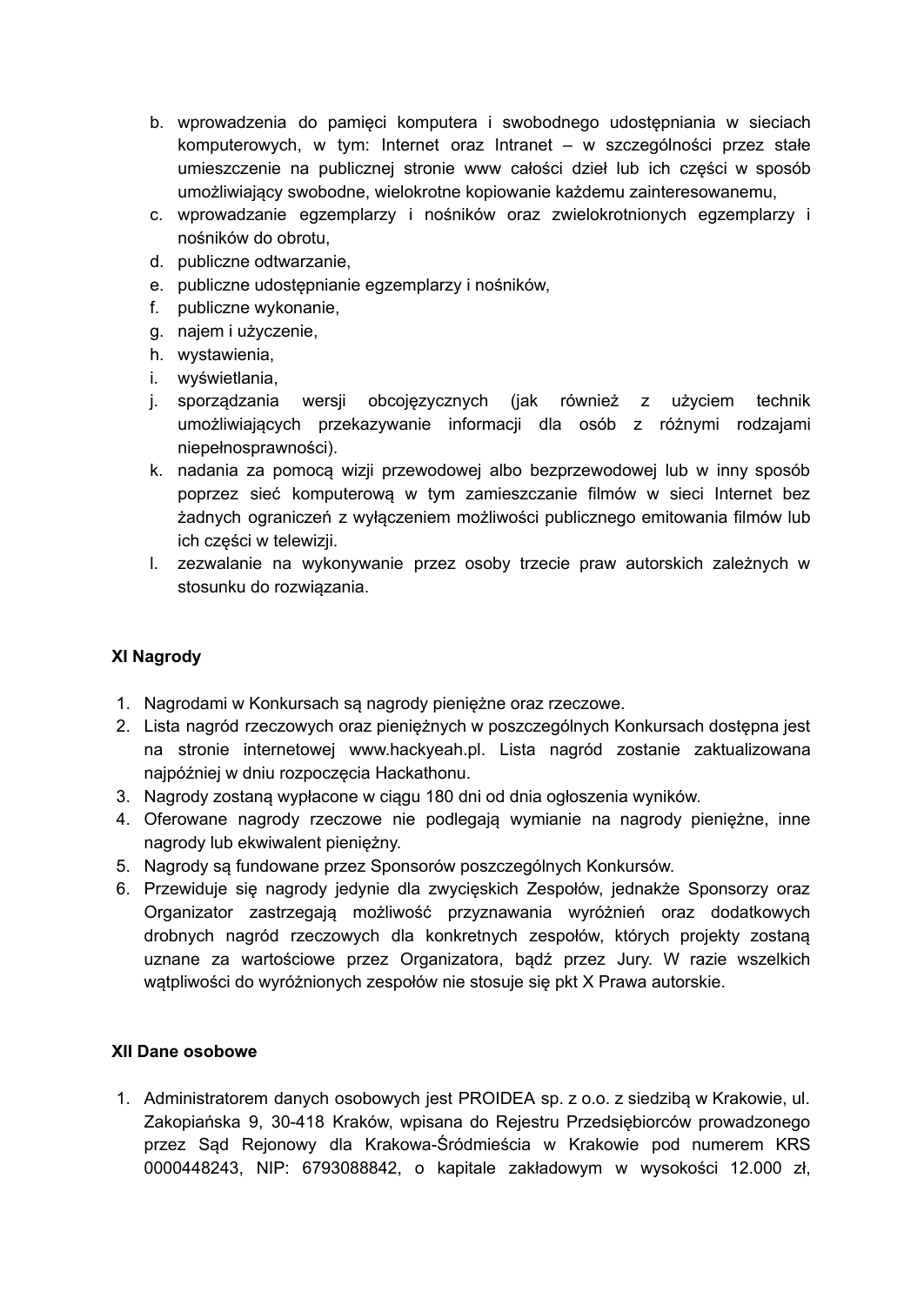wpłaconym w całości, z którą skontaktować się można pod adresem e-mail [kamila.post@proidea.org.pl](mailto:kamila.post@proidea.org.pl) lub [paulina.plazinska@proidea.org.pl](mailto:paulina.plazinska@proidea.org.pl) .

2. Wszelkie informacje dotyczące przetwarzania danych zostały wskazane w Polityce Prywatności dostępnej na stronie internetowej hackathonu.

#### **XIII Reklamacje**

- 1. Wszelkie reklamacje Użytkownik może zgłosić na adres e-mail biuro@proidea.org.pl lub pisemnie, na adres siedziby Organizatora.
- 2. Reklamacja dotycząca przebiegu Hackathonu może być złożona w terminie 14 dni od dnia zakończenia Hackathonu. Za datę złożenia reklamacji uznaje się datę wpływu reklamacii do Organizatora.
- 3. Reklamacje złożone po upływie terminu określonego w pkt. XIII.2. nie będą rozpatrywane.
- 4. Organizator zobowiązuje się do rozpatrzenia reklamacji w terminie do 14 dni od dnia jej złożenia. Jeżeli Organizator nie udzieli odpowiedzi na reklamację we wskazanym powyżej terminie, uważa się, że uznał reklamację, tj. uznał za uzasadnione oświadczenie lub żądanie Użytkownika.

#### **XIV Zasady porządkowe**

- 1. Uczestnicy biorący udział w Hackathonie są zobowiązani do zachowywania się w sposób niezagrażający bezpieczeństwu innych Uczestników, przestrzegania przepisów prawa oraz Regulaminu.
- 2. Uczestnicy biorący udział w Hackathonie są zobowiązani do poszanowania praw i godności osobistej innych Uczestników. Uczestników obowiązuje bezwzględny zakaz nękania innych Uczestników. Za nękanie przyjmuje się: obraźliwe komentarze słowne dotyczące płci, tożsamości płciowej, wieku, orientacji seksualnej, niepełnosprawności, wyglądu fizycznego, rozmiaru ciała, rasy, pochodzenia etnicznego, religii, umyślne zastraszanie, prześladowanie, niewłaściwy kontakt fizyczny i niepożądana uwaga seksualna. Ponadto podczas Hackathonu zabrania się używania słów oraz symboli powszechnie uznanych za niedozwolone, w tym wulgaryzmów lub określeń mogących powodować obrazę uczuć religijnych lub światopoglądowych, oraz wskazujących na dyskryminację.
- 3. Uczestnicy są zobowiązani zgłosić niezwłocznie do Organizatora wszelkie przypadki nieodpowiednich zachowań (w szczególności tych wskazanych w powyżej) innych Uczestników.

## **XV Rejestracja przebiegu Hackathonu**

1. Organizator i Partnerzy [https://hackyeah.pl](https://hackyeah.pl/partners-list-june-2020/) Hackathonu są uprawnieni do utrwalania i rozpowszechniania przebieg Hackathonu zarówno w formie audiowizualnej (na potrzeby dziennikarskiej formy wiadomości i wywiadu, artystycznego bądź teledysku), jak i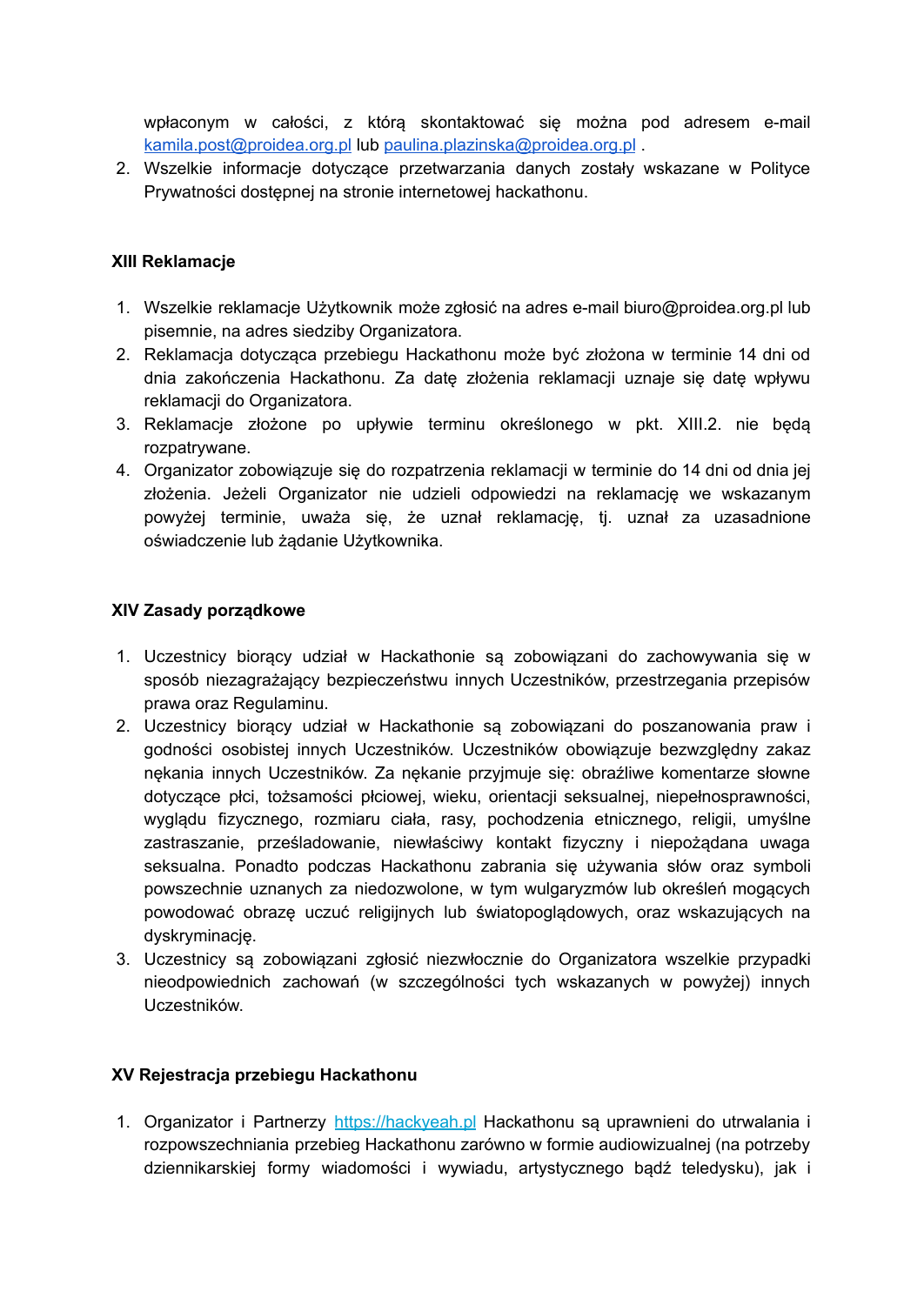wizualnej (na potrzeby fotografii dokumentalnej i artystycznej) dla celów dokumentacji, a także promocji lub reklamy. W związku z tym wizerunek osób uczestniczących w Hackathonie może zostać nieodpłatnie utrwalony, a następnie rozpowszechniany w sposób i dla wyżej określonych celów bezterminowo, na co Uczestnik Hackathonu wyraża zgodę z momentem rozpoczęcia się wydarzenia online.

2. Organizator uprzedza, że przebieg Hackathonu będzie filmowany, fotografowany, transmitowany i nagrywany na nośniki w ramach audycji telewizyjnych radiowych, internetowych i innych publicznych transmisji według dowolnej aktualnej metody technicznej.

## **XVI Pozasądowe rozstrzyganie sporów**

1. Ewentualne spory powstałe pomiędzy Organizatorem a Uczestnikiem, który jest konsumentem (tj. osobą fizyczną dokonującą czynności prawnej niezwiązanej bezpośrednio z jej działalnością gospodarczą lub zawodową, posiadający pełną zdolność do czynności prawnych [rozumianą jako nieubezwłasnowolniona osoba pełnoletnia, która może we własnym imieniu dokonywać czynności prawnych]) mogą być rozstrzygane polubownie. Szczegóły dotyczące sposobów oraz dostępu do pozasądowych form rozstrzygania sporów znajdują się pod adresem:

[https://www.uokik.gov.pl/pozasadowe\\_rozwiazywanie\\_sporow\\_konsumenckich.php](https://www.uokik.gov.pl/pozasadowe_rozwiazywanie_sporow_konsumenckich.php)

- 2. Szczegółowe informacje dotyczące możliwości skorzystania z pozasądowych sposobów rozpatrywania reklamacji i dochodzenia roszczeń, rozstrzygania sporów oraz zasady dostępu do tych procedur dostępne są również w siedzibach oraz na stronach internetowych:
	- a. powiatowych (miejskich) rzeczników konsumentów;
	- b. organizacji społecznych, do których zadań statutowych należy ochrona konsumentów (m.in. Federacja Konsumentów, Stowarzyszenie Konsumentów Polskich). Porady udzielane są przez Federację Konsumentów pod bezpłatnym numerem infolinii konsumenckiej 800 007 707 oraz przez Stowarzyszenie Konsumentów Polskich pod adresem email [porady@dlakonsumentow.pl](mailto:porady@dlakonsumentow.pl))
	- c. Wojewódzkich Inspektoratów Inspekcji Handlowej oraz pod następującymi adresami internetowymi Urzędu Ochrony Konkurencji i Konsumentów:
	- d. [http://www.uokik.gov.pl/sprawy\\_indywidualne.php;](http://www.uokik.gov.pl/sprawy_indywidualne.php)
	- e. http://www.uokik.gov.pl/wazne adresy.php.
- 3. W przypadku zaistnienia sporu wynikłego pomiędzy Organizatorem a Uczestnikiem będącym konsumentem dotyczącego umowy o udział w Hackathonie, konsument jest uprawniony do skorzystania z pozasądowych sposobów rozpatrywania reklamacji i dochodzenia roszczeń, m.in. poprzez złożenie skargi w wybranym języku urzędowym Unii Europejskiej, w tym również w języku polskim, za pośrednictwem unijnej platformy internetowej ODR, dostępnej pod adresem: http://ec.europa.eu/consumers/odr/
- 4. Uczestnik będący konsumentem uprawniony jest do zwrócenia się do Wojewódzkiego Inspektora Inspekcji Handlowej, zgodnie z art. 36 ustawy z dnia 15 grudnia 2000 r. o Inspekcji Handlowej, z wnioskiem o wszczęcie postępowania mediacyjnego w sprawie polubownego zakończenia sporu między konsumentem, a Organizatorem. Informacja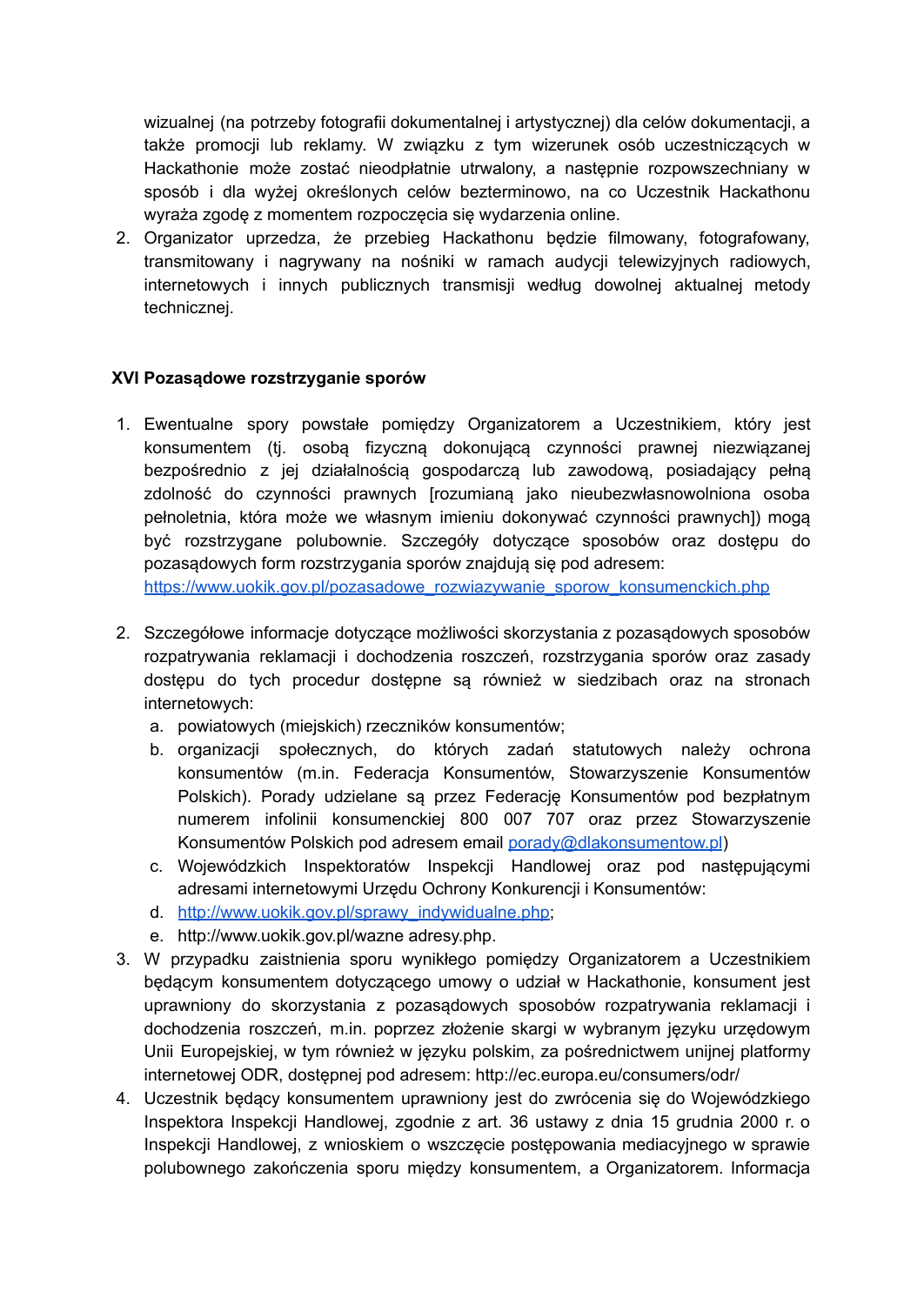na temat zasad i trybu procedury mediacji prowadzonej przez Wojewódzkiego Inspektora Inspekcji Handlowej dostępna jest w siedzibach oraz na stronach internetowych poszczególnych Wojewódzkich Inspektoratów Inspekcji Handlowej.

5. Uczestnik będący konsumentem uprawniony jest do zwrócenia się do stałego polubownego sądu konsumenckiego, o którym mowa w art. 37 ustawy z dnia 15 grudnia 2000 r. o Inspekcji Handlowej z wnioskiem o rozstrzygnięcie sporu wynikłego z zawartej umowy.

## **XVII Postanowienia końcowe**

- 1. W czasie rejestracji Użytkownik składa oświadczenie o zapoznaniu się i akceptacji Regulaminu. Akceptacja Regulaminu jest wymogiem do dokonania rejestracji, a tym samym udziału w Hackathonie. Dodatkowo Regulamin zostanie dostarczony mu w formie elektronicznej w formacie PDF.
- 2. Jeśli w niniejszym Regulaminie nie wskazano inaczej, kontakt pomiędzy Organizatorem a Użytkownikiem, który przesłał Organizatorowi formularz rejestracji Uczestnika, odbywał się będzie drogą elektroniczną, ze strony Użytkownika za pośrednictwem adresu e-mail wskazanego w ustawieniach Konta, a ze strony Organizatora za pośrednictwem adresu rejestracja@proidea.org.pl lub innego adresu w domenie proidea.org.pl lub hackyeah.pl oraz przy pomocy aplikacji Discord.
- 3. Uczestnicy Hackathonu zobowiązani są do przestrzegania postanowień niniejszego Regulaminu.
- 4. Uczestnicy, którzy mimo wezwania do zaprzestania łamania postanowień Regulaminu, nie zastosują się do poleceń Organizatora, a w szczególności stwarzają swoim zachowaniem niebezpieczeństwo dla innych Uczestników, bądź zakłócają przebieg Wydarzenia są zobowiązani do natychmiastowego opuszczenia Hackathonu i nie przysługują im z tego tytułu żadne roszczenia wobec Organizatora.
- 5. Polityka Prywatności stanowi integralną część niniejszego Regulaminu.
- 6. Organizator zastrzega sobie prawo do zmiany terminu Hackathonu bądź jego odwołania wyłącznie w przypadku wystąpienia zdarzeń od niego niezależnych (stan wyjątkowy, klęska żywiołowa), które uniemożliwia przeprowadzenie Konkursu w terminie określonym w niniejszym Regulaminie. Uczestnikom, którzy zrezygnują z udziału w Hackathonie w zmienionym terminie przysługuje prawo do odstąpienia od umowy w ciagu 14 dni od ogłoszenia informacii o zmianie terminu Hackathonu.
- 7. Organizator zastrzega sobie prawo do zmiany Regulaminu z ważnych przyczyn. Wszelkie zmiany Regulaminu, w tym w zakresie terminów Konkursu zostaną niezwłocznie opublikowane na stronie internetowej Hackathonu oraz na profilu Facebook Hackathonu. O wszelkich zmianach Regulaminu Organizator poinformuje również pocztą elektroniczną zarejestrowanych Uczestników. Zmiany wchodzą w życie w ciągu 14 dni od ich publikacji i rozesłania wiadomości Uczestnikom.
- 8. Organizator jest uprawniony do utrwalania przebiegu Hackathonu za pomocą urządzeń rejestrujących obraz i dźwięk.
- 9. We wszelkich sprawach organizacyjnych, w tym w kwestiach spornych w trakcie Hackathonu decyduje Organizator.
- 10. Regulamin wchodzi w życie w dniu 26.10.2021 r.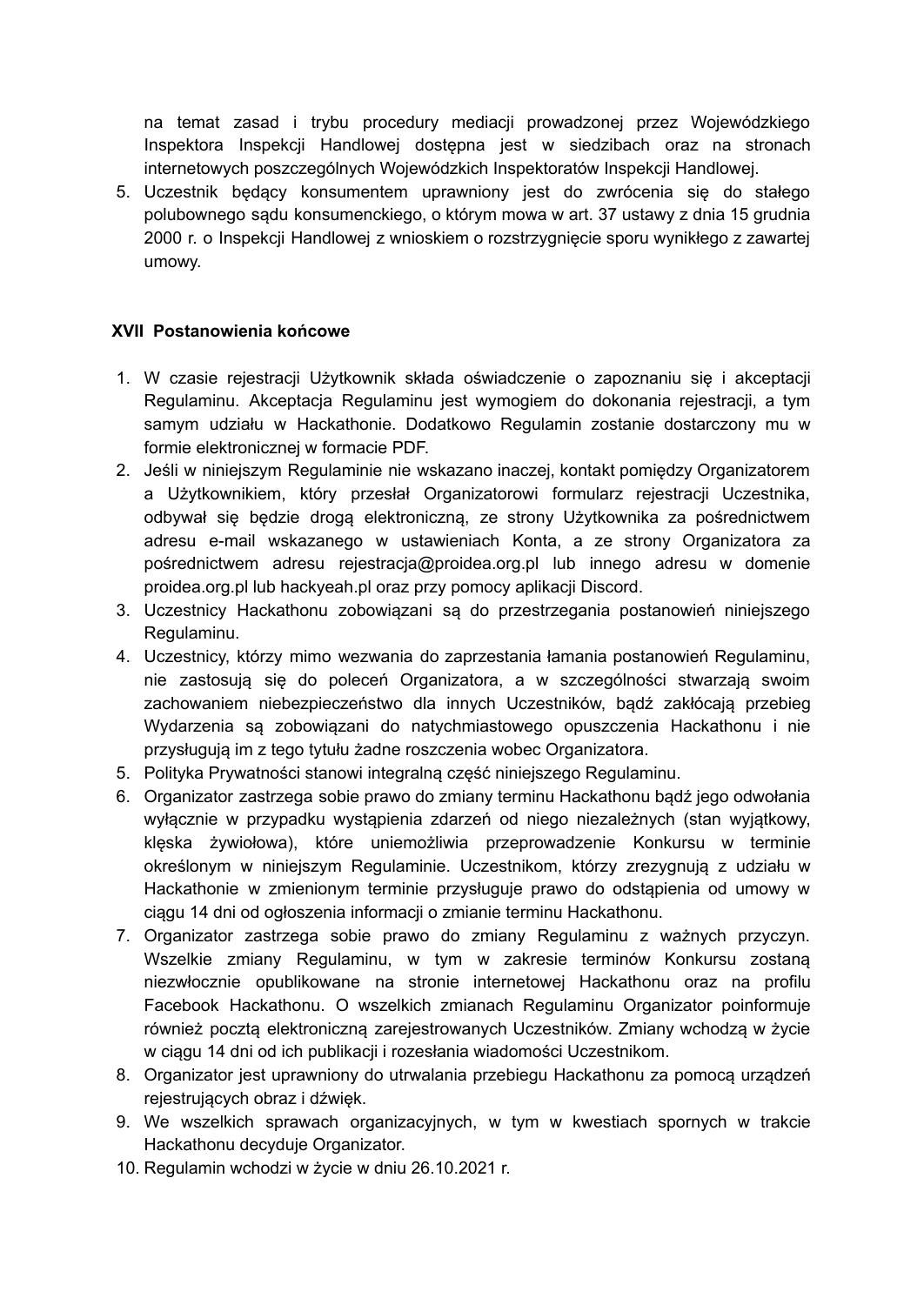## **WZÓR FORMULARZA ODSTĄPIENIA OD UMOWY**

(formularz ten należy wypełnić i odesłać tylko w przypadku chęci odstąpienia od umowy)

| Proidea Sp. z o.o.<br>ul. Zakopiańska 9,<br>30-418 Kraków |  |
|-----------------------------------------------------------|--|
| Imię:                                                     |  |
| Nazwisko:                                                 |  |
| Nr telefonu:                                              |  |
| E-mail:                                                   |  |

\_\_\_\_\_\_\_\_\_\_\_\_\_\_\_\_\_\_\_\_\_\_\_\_\_\_\_\_\_\_

Ja, \_\_\_\_\_\_\_\_\_\_\_\_\_\_\_\_\_\_\_\_\_\_\_\_\_\_\_\_\_\_\_\_\_\_\_\_\_\_\_\_\_\_\_\_\_\_\_\_\_\_\_\_\_\_\_\_\_\_\_\_\_\_\_\_\_\_\_\_\_ \_\_\_\_\_\_\_\_\_\_\_\_\_\_\_\_\_\_\_\_\_\_\_\_\_\_\_\_\_\_\_\_ (imię i nazwisko, adres zamieszkania) niniejszym informuję o odstąpieniu od umowy o świadczenie następującej usługi: \_\_\_\_\_\_\_\_\_\_\_\_\_\_\_\_ \_\_\_\_\_\_\_\_\_\_\_\_\_ (nazwa wydarzenia) zawartej w dniu \_\_\_\_\_\_\_\_\_\_\_\_\_\_\_\_\_\_\_\_\_\_\_\_\_\_.

(Data i podpis)

**Załącznik 1**